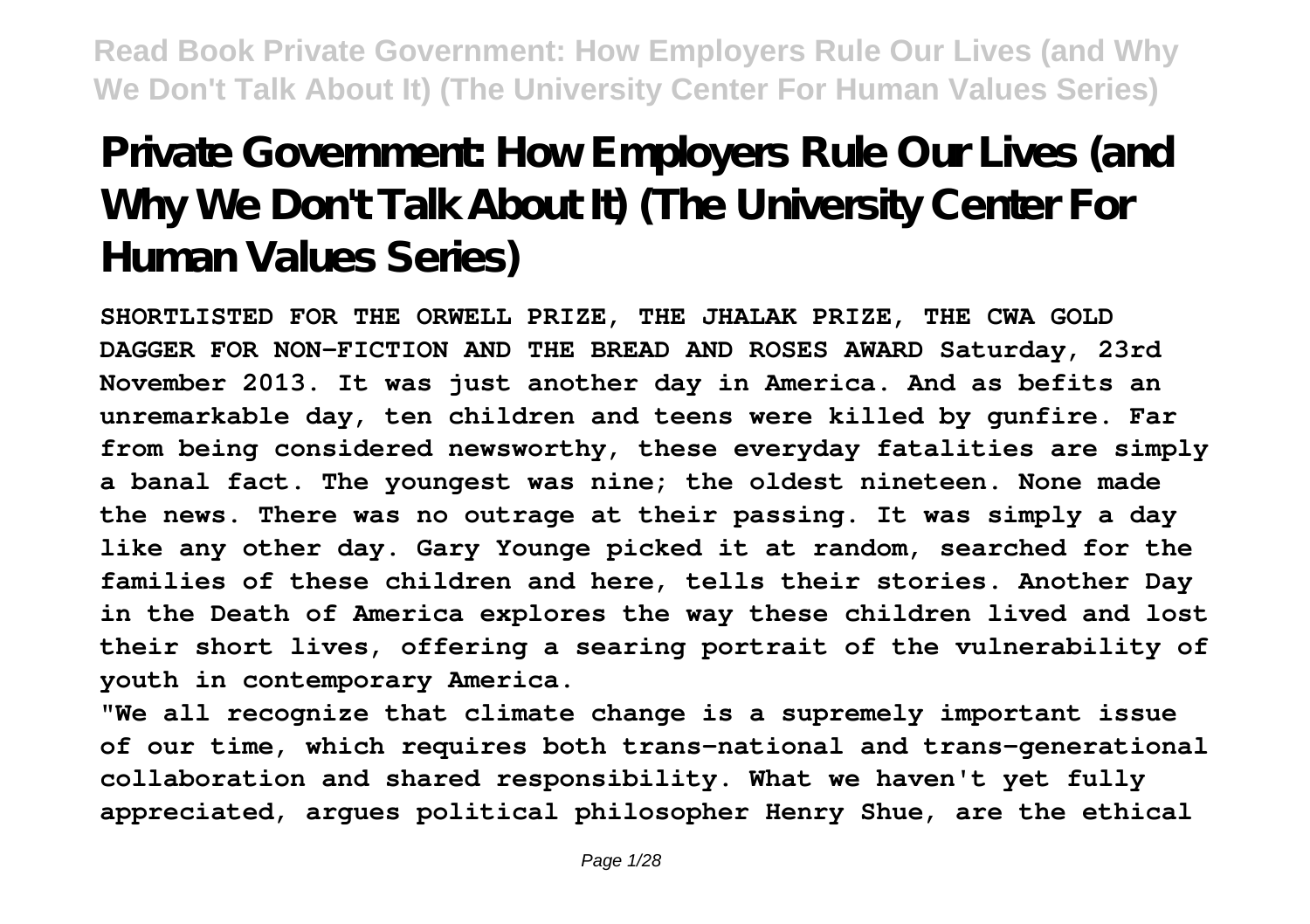**considerations surrounding the fact that the next one or two decades will determine whether climate change, which already has led us to dangerous effects, will surge into inescapably disastrous effects. The people alive today thus represent a pivotal generation in human history. For the past two centuries humans have undermined our climate at an increasing rate, in ways that the present generations are the first to fully understand, and the last to be able to reverse. But our responsibility for decisive and immediate action rests on three special features of the relation of our present to the future, that many have failed to realize (1) future generations face dangers greater than ours even if we act robustly, (2) the worsening dangers for future generations are currently without limit, and (3) a less robust effort by us is likely to allow climate change to pass critical tipping points for severely worse and potentially unavoidable future dangers. Shue, a renowned scholar of ethics, politics and international relations who has been studying the ethics of climate change for the last two decades, guides us through what our ethical responsibilities to others are, both across the world but especially over time, and what those commitments require us to do in addressing the climate change crisis, now and forcefully"-- A wide-ranging look at the allure and changing significance of**

**work.With seductions, misunderstandings, and misinformation**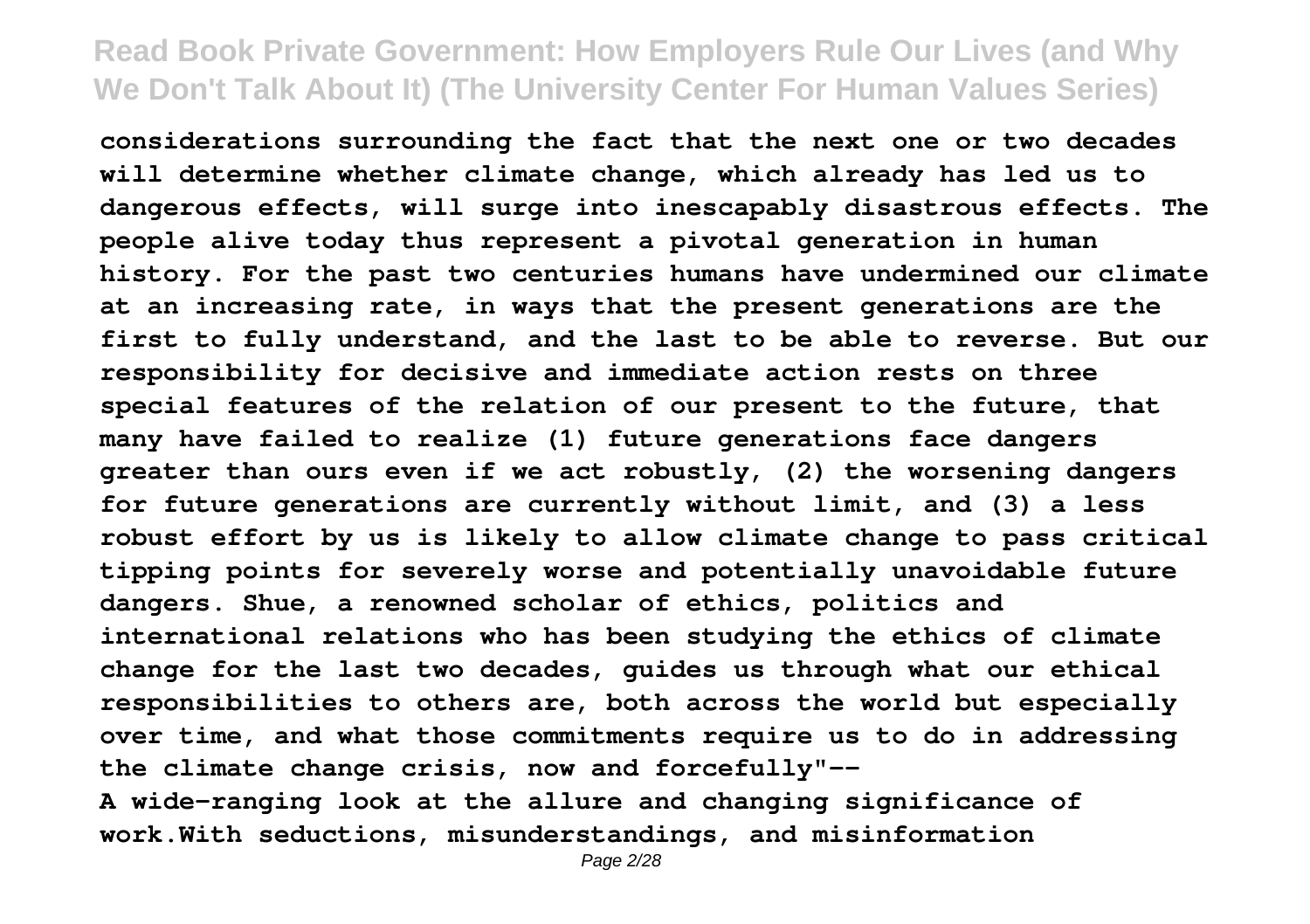**everywhere, this immensely readable book calls for a new contract--with ourselves. Drawing from history, mythology, literature, pop culture, and practical experience, Ciulla probes the many meanings of work or its meaninglessness and asks: Why are so many of us letting work take over our lives and trying to live in what little time is left? What has happened to the old, unspoken contract between worker and employer? Why are young people not being disloyal when they regularly consider job-changing? Employers can't promise as much to workers as before. Is that because they promise so much to stockholders? Why are there mass layoffs and "downsizing" in a time of unequaled corporate prosperity? And why are the most common lies in business about satisfactory employee performance? The traditional contract between employers and employees is over. This thoughtful and provocative study shows how to replace it by the one we make with ourselves.**

**In the twentieth century, large companies employing many workers formed the bedrock of the U.S. economy. Today, on the list of big business's priorities, sustaining the employer-worker relationship ranks far below building a devoted customer base and delivering value to investors. As David Weil's groundbreaking analysis shows, large corporations have shed their role as direct employers of the people responsible for their products, in favor of outsourcing work to small**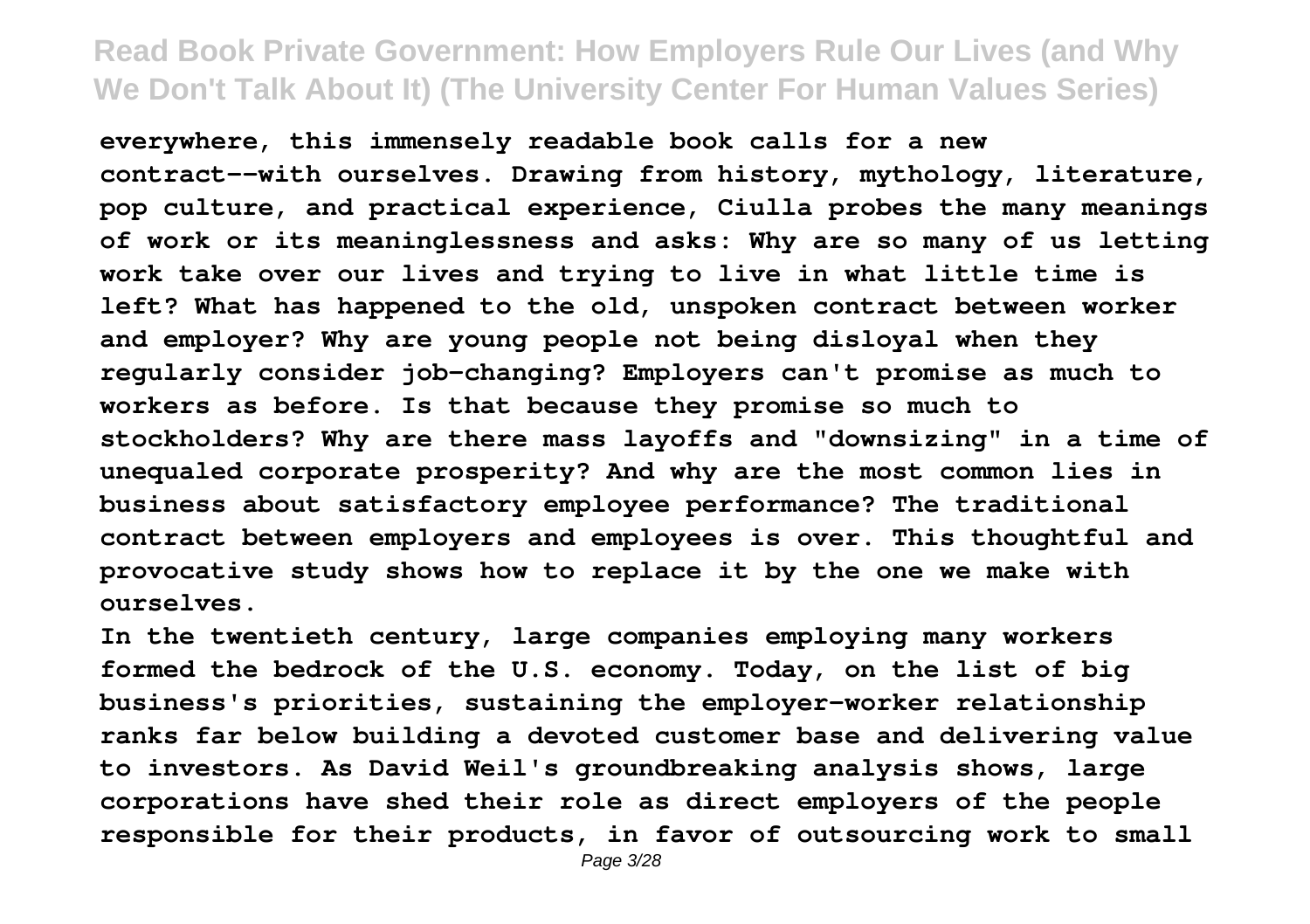**companies that compete fiercely with one another. The result has been declining wages, eroding benefits, inadequate health and safety protections, and ever-widening income inequality. From the perspectives of CEOs and investors, fissuring--splitting off functions that were once managed internally--has been phenomenally successful. Despite giving up direct control to subcontractors and franchises, these large companies have figured out how to maintain the quality of brand-name products and services, without the cost of maintaining an expensive workforce. But from the perspective of workers, this strategy has meant stagnation in wages and benefits and a lower standard of living. Weil proposes ways to modernize regulatory policies so that employers can meet their obligations to workers while allowing companies to keep the beneficial aspects of this business strategy.**

**Labor and the Class Idea in the United States and Canada Toward a Humane Economy Organized Labour and the Charter of Rights and Freedoms Moral Virtues and Commercial Interests**

**Motherhood, Work, and the Failed Promise of Equality How to Navigate Clueless Colleagues, Lunch-Stealing Bosses and Other Tricky Situations at Work**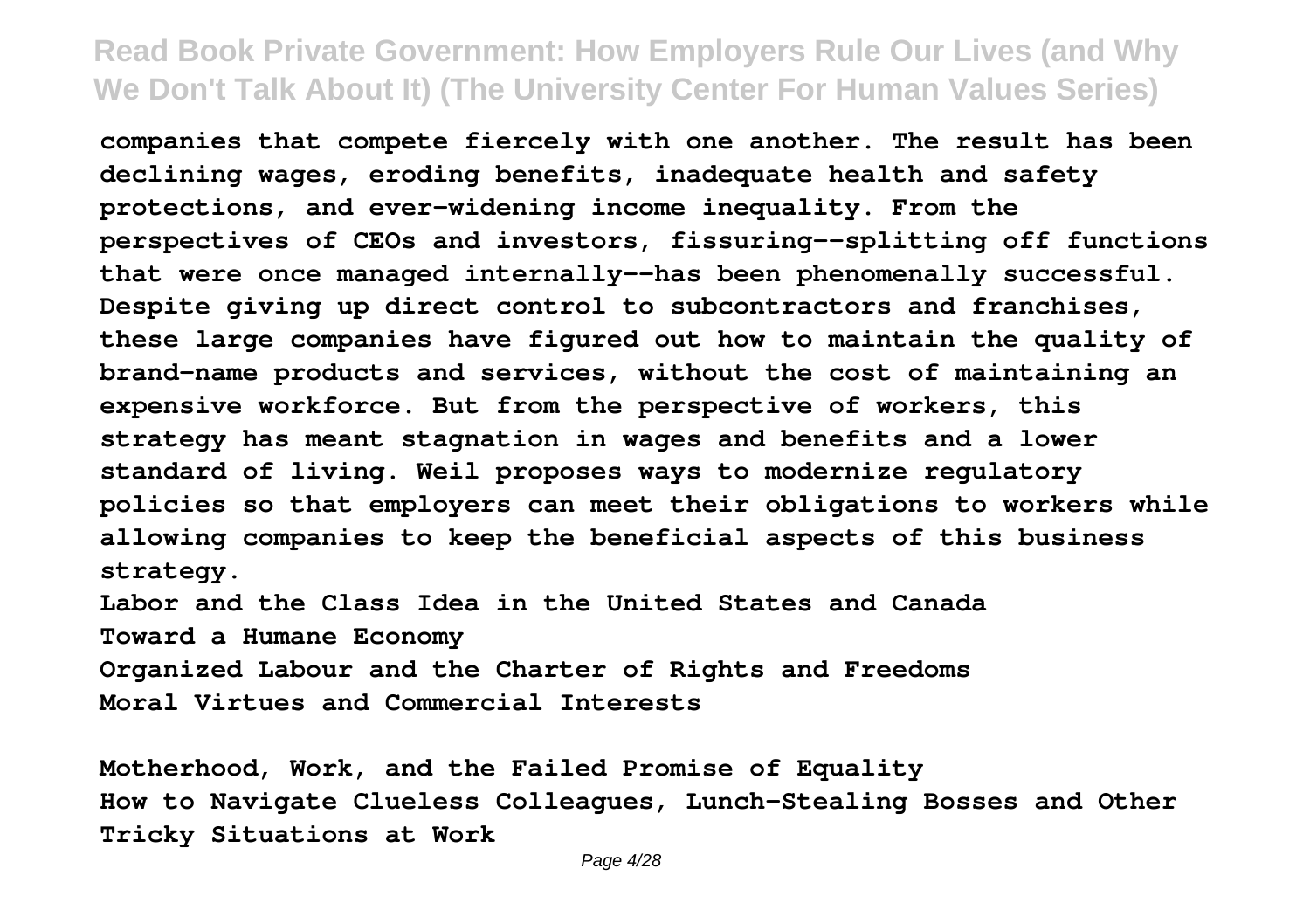The Employment Law Review, edited by Erika C Collins of Proskauer Rose LLP, serves as a tool to help legal practitioners and human resources professionals identify issues that present challenges to their clients and companies. As well as in-depth examinations of employment law in 48 jurisdictions, the book provides further general interest chapters covering the variety of employment-related issues that arise during cross-border merger and acquisition transactions, aiding practitioners and human resources professionals who conduct due diligence and provide other employment-related support in connection with cross-border corporate M&A deals. Other chapters deal with global diversity and inclusion initiatives across the globe, social media and mobile device management policies, and the interplay between religion and employment law. Contributors include: Els de Wind, Van Doorne; Annie Elfassi, Loyens Loeff.  $\&$ quote; Excellent publication, very helpful in my day to day work.  $\&$ quote; - Mr Frederic Thoral, Head of HR, BNP Paribas&quote;Excellent coverage and detail on each country is brilliant. & quote; - Mr Raani Costelloe, General manager of Legal and Business Affairs, Sony music Entertainment,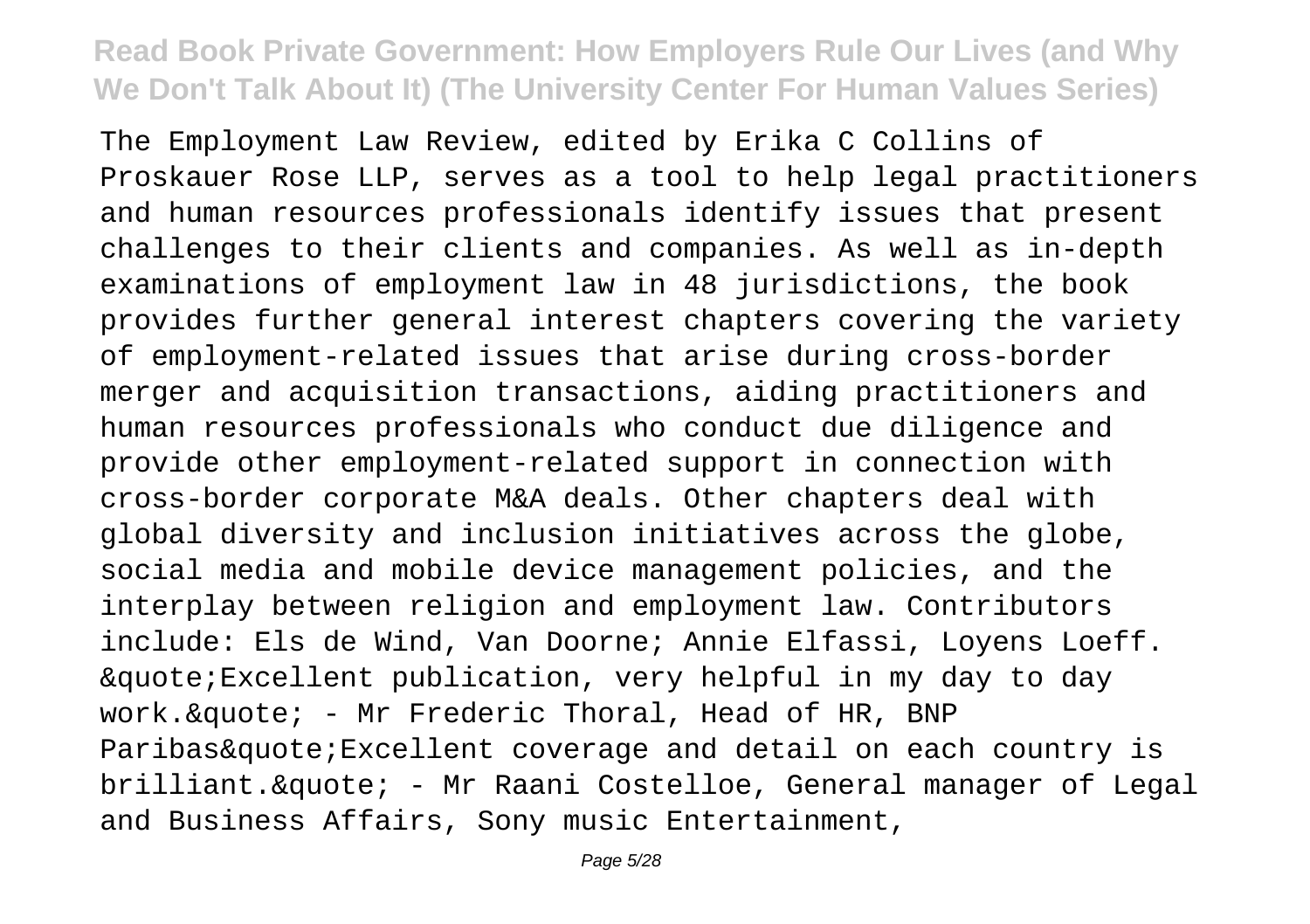Australia&quote;An excellent resource for in-house counsel for a company with an international footprint.  $&$ quote; - Mr John R Pendergast, Senior Counsel, BASF Corporation, USA&quote;It's invaluable to any lawyer dealing with cross-border and privacyrelated employment issues and is a cornerstone to my own legal research&quote; - Oran Kiazim, Vice President, Global Privacy, SterlingBackcheck, UK

Table of contents

May you sell your vote? May you sell your kidney? May gay men pay surrogates to bear them children? May spouses pay each other to watch the kids, do the dishes, or have sex? Should we allow the rich to genetically engineer gifted, beautiful children? Should we allow betting markets on terrorist attacks and natural disasters? Most people shudder at the thought. To put some goods and services for sale offends human dignity. If everything is commodified, then nothing is sacred. The market corrodes our character. Or so most people say. In Markets without Limits, Jason Brennan and Peter Jaworski give markets a fair hearing. The market does not introduce wrongness where there was not any previously. Thus, the authors claim, the question of what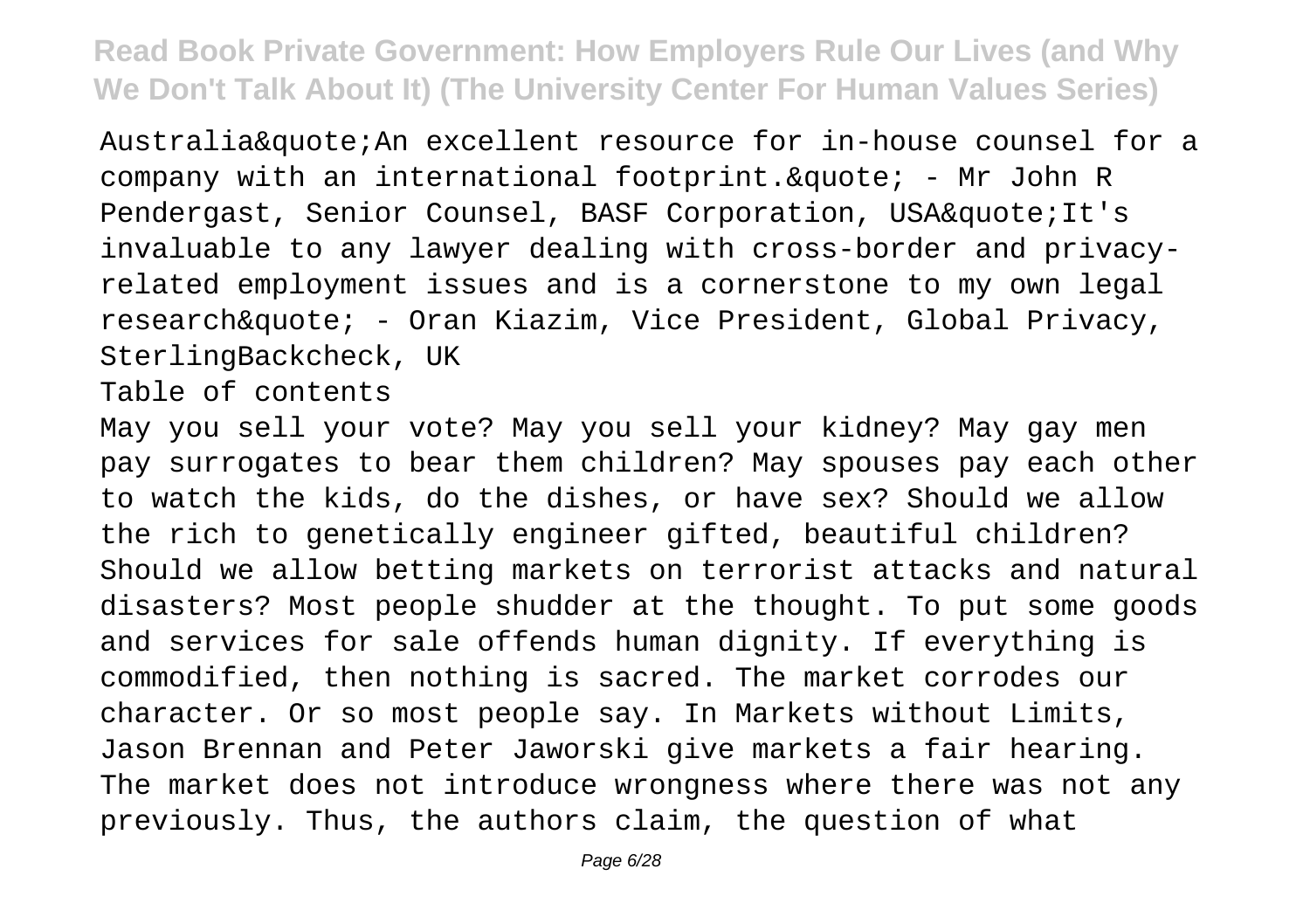rightfully may be bought and sold has a simple answer: if you may do it for free, you may do it for money. Contrary to the conservative consensus, they claim there are no inherent limits to what can be bought and sold, but only restrictions on how we buy and sell.

More than forty years have passed since Congress, in response to the Civil Rights Movement, enacted sweeping antidiscrimination laws in the Civil Rights Act of 1964, the Voting Rights Act of 1965, and the Fair Housing Act of 1968. As a signal achievement of that legacy, in 2008, Americans elected their first African American president. Some would argue that we have finally arrived at a postracial America, but The Imperative of Integration indicates otherwise. Elizabeth Anderson demonstrates that, despite progress toward racial equality, African Americans remain disadvantaged on virtually all measures of well-being. Segregation remains a key cause of these problems, and Anderson skillfully shows why racial integration is needed to address these issues. Weaving together extensive social science findings--in economics, sociology, and psychology--with political theory, this book provides a compelling argument for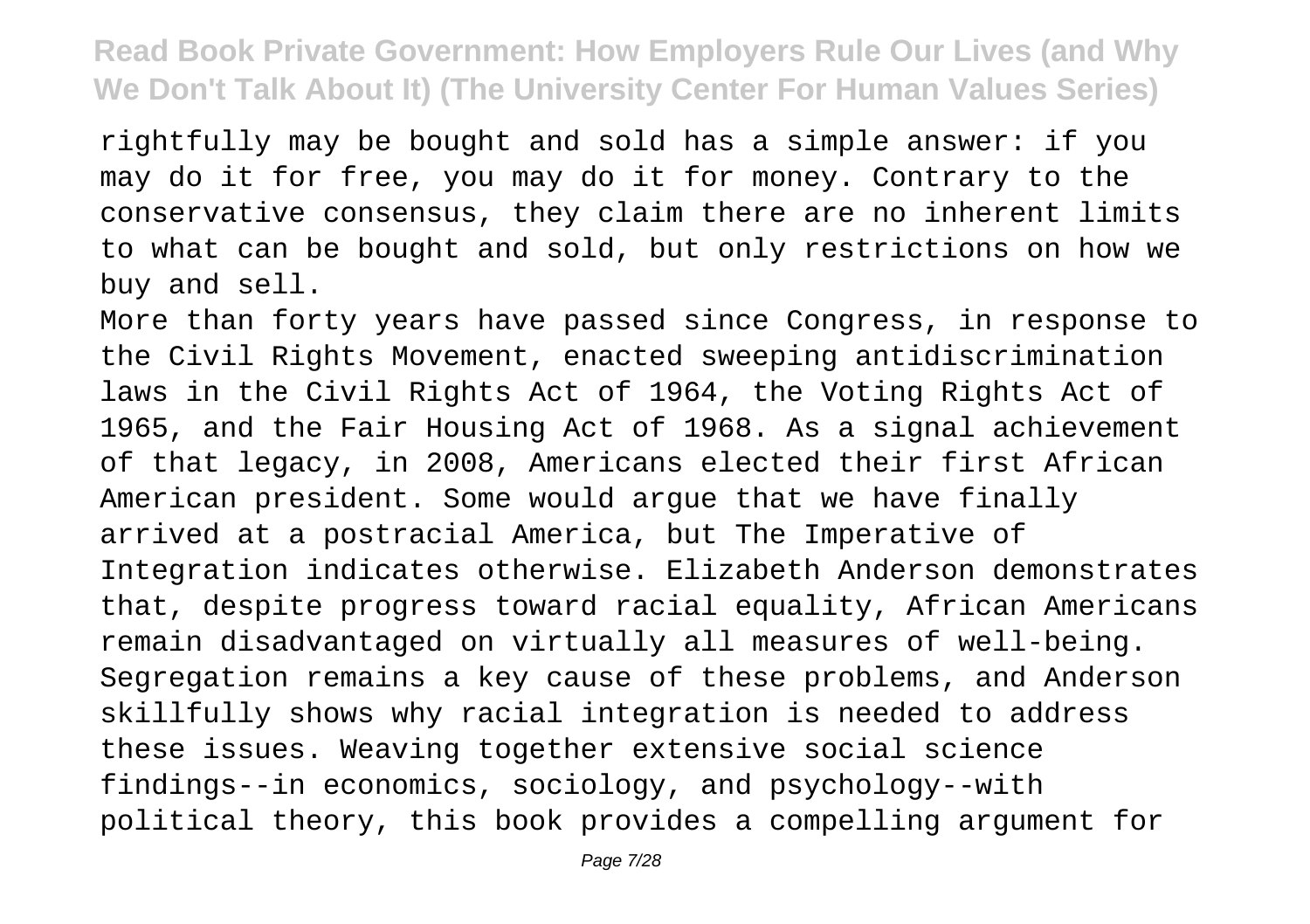reviving the ideal of racial integration to overcome injustice and inequality, and to build a better democracy. Considering the effects of segregation and integration across multiple social arenas, Anderson exposes the deficiencies of racial views on both the right and the left. She reveals the limitations of conservative explanations for black disadvantage in terms of cultural pathology within the black community and explains why color blindness is morally misguided. Multicultural celebrations of group differences are also not enough to solve our racial problems. Anderson provides a distinctive rationale for affirmative action as a tool for promoting integration, and explores how integration can be practiced beyond affirmative action. Offering an expansive model for practicing political philosophy in close collaboration with the social sciences, this book is a trenchant examination of how racial integration can lead to a more robust and responsive democracy. OECD Private Pensions Outlook 2008 Unions in Court Public Control of Private Governing Power Governing the Firm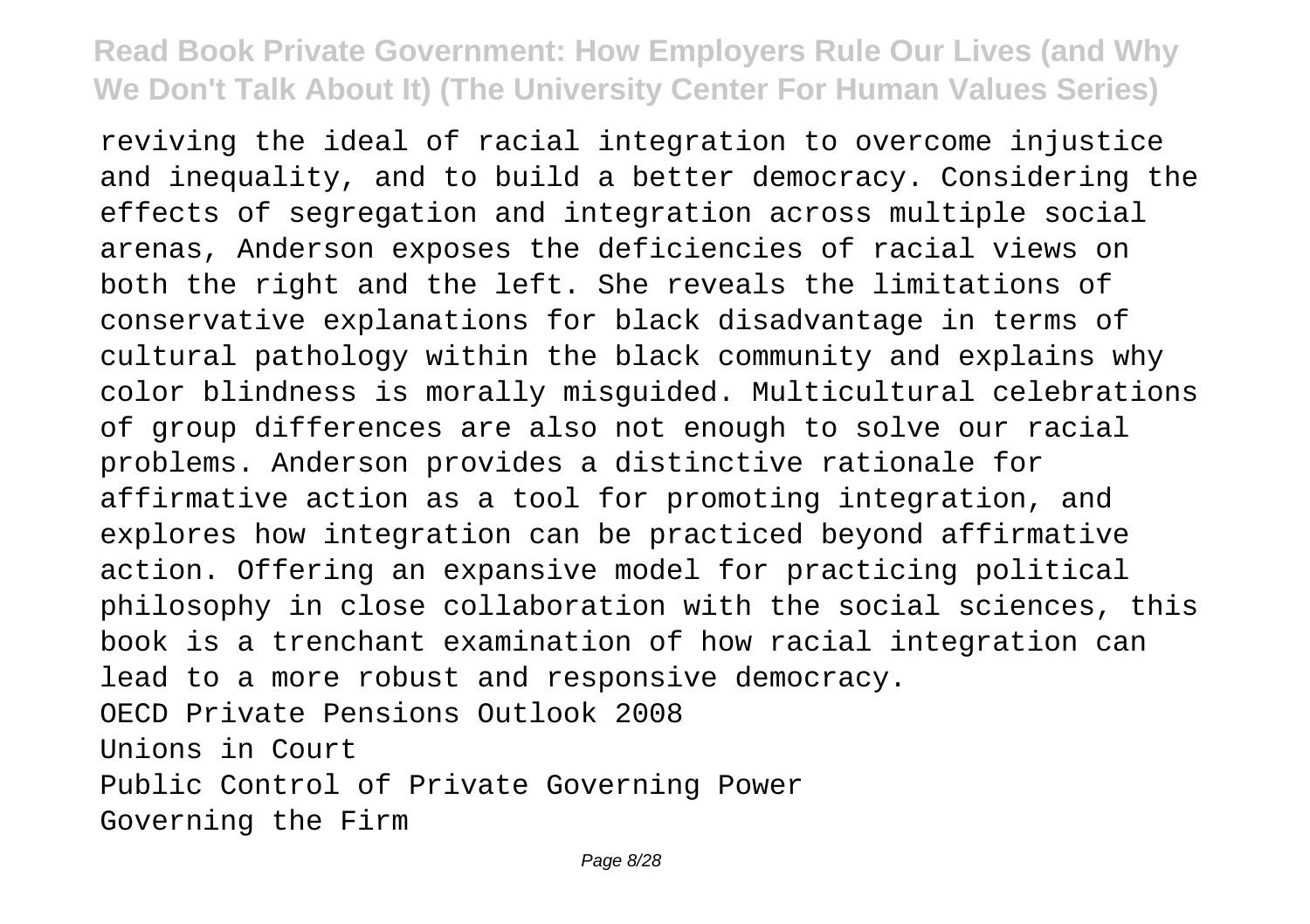How Employers Rule Our Lives (and Why We Don't Talk about It) by Elizabeth Anderson : Summary Organizing for Power in the New Gilded Age Processes of Creative Self-Destruction What we believe and what we do not believe has a great impact on what we do and fail to do. Hence, if we want to act responsibly, we should believe responsibly. However, do we have the kind of control over our beliefs that such responsibility for our beliefs seems to require? Do we have certain obligations to control or influence our beliefs on particular occasions? And do we sometimes believe responsibly despite violating such obligations, namely because we are excused by, say, indoctrination or ignorance? By answering each of these questions, Rik Peels provides a theory of what it is to believe responsibly. He argues that we lack control over our beliefs, but that we can nonetheless influence our beliefs by performing actions that make a difference to what we believe. We have a wide variety of moral, prudential, and epistemic obligations to perform such beliefinfluencing actions. We can be held responsible for our beliefs in virtue of such influence on our beliefs. Sometimes, we believe responsibly despite having violated such obligations, namely if we are excused, by force, ignorance, or luck. A careful consideration of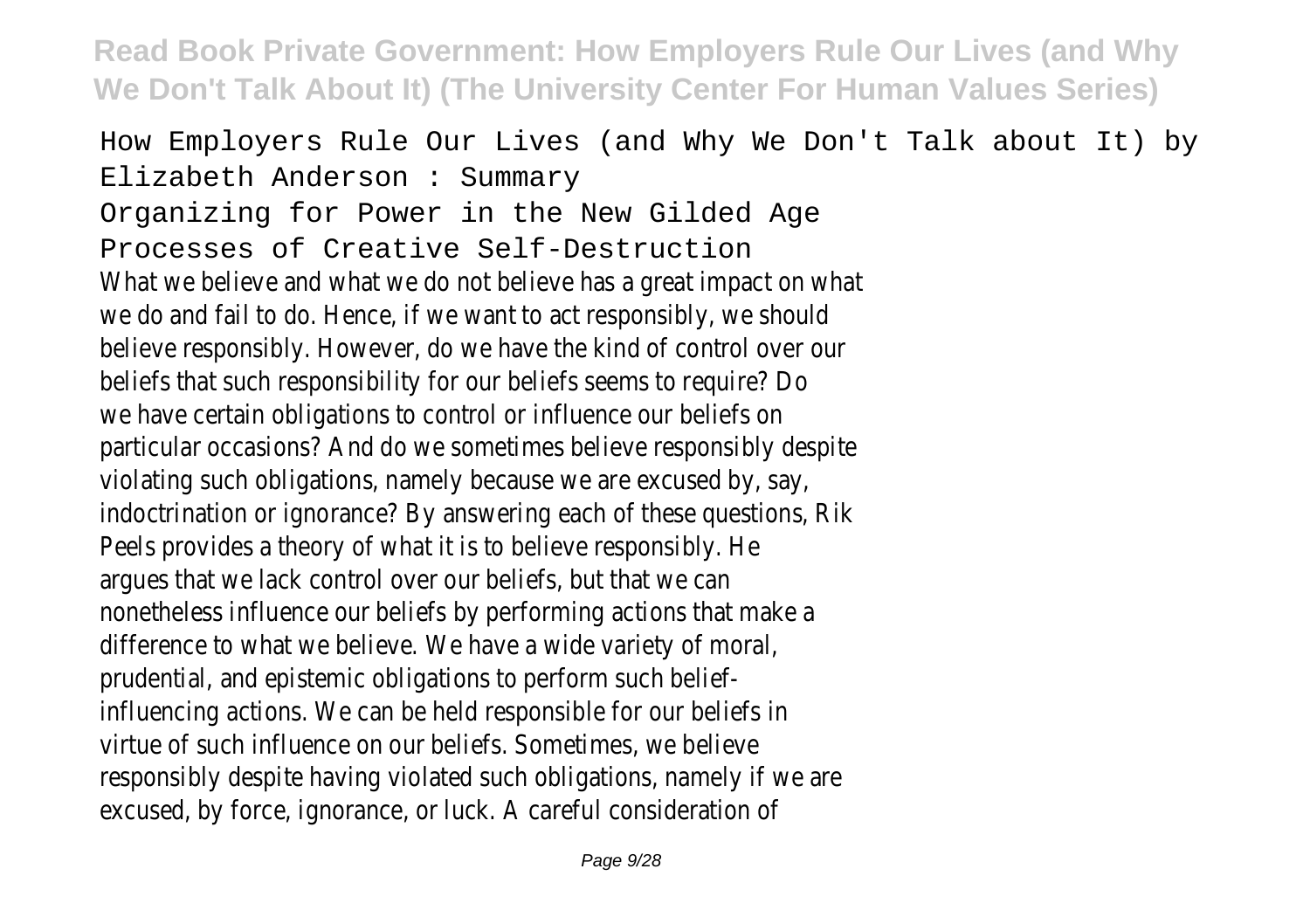these excuses teaches us, respectively, that responsible belief entails that we could have failed to have that belief, that responsible belief is in a specific sense radically subjective, and that responsible belief is compatible with its being a matter of luck that we hold that belief.

\* Our summary is short, simple and pragmatic. It allows you to have the essential ideas of a big book in less than 30 minutes. By reading this summary, you will discover why most American companies can be considered dictatorships, but also, how to remedy this. You will also discover : how the market economy was developed along with the democratic notions of freedom and equality; how this economy was designed to work with a majority of individual entrepreneurs; how the explosion of wage-labour following the industrial revolution undermined these ideals; that the corporation now exercises a dictatorial type of power over the employees, at least in the United States; what alternatives make it possible to combine market economy and individual liberties. Elizabeth Anderson teaches philosophy at the prestigious Princeton University, where she focuses on social issues and the challenge of equality. Her book transcribes two lectures given in 2015, and presents the originality of then giving a voice to her opponents, in order to nourish her own reflection. His deliberately provocative remarks revolve around two main ideas. On the one hand,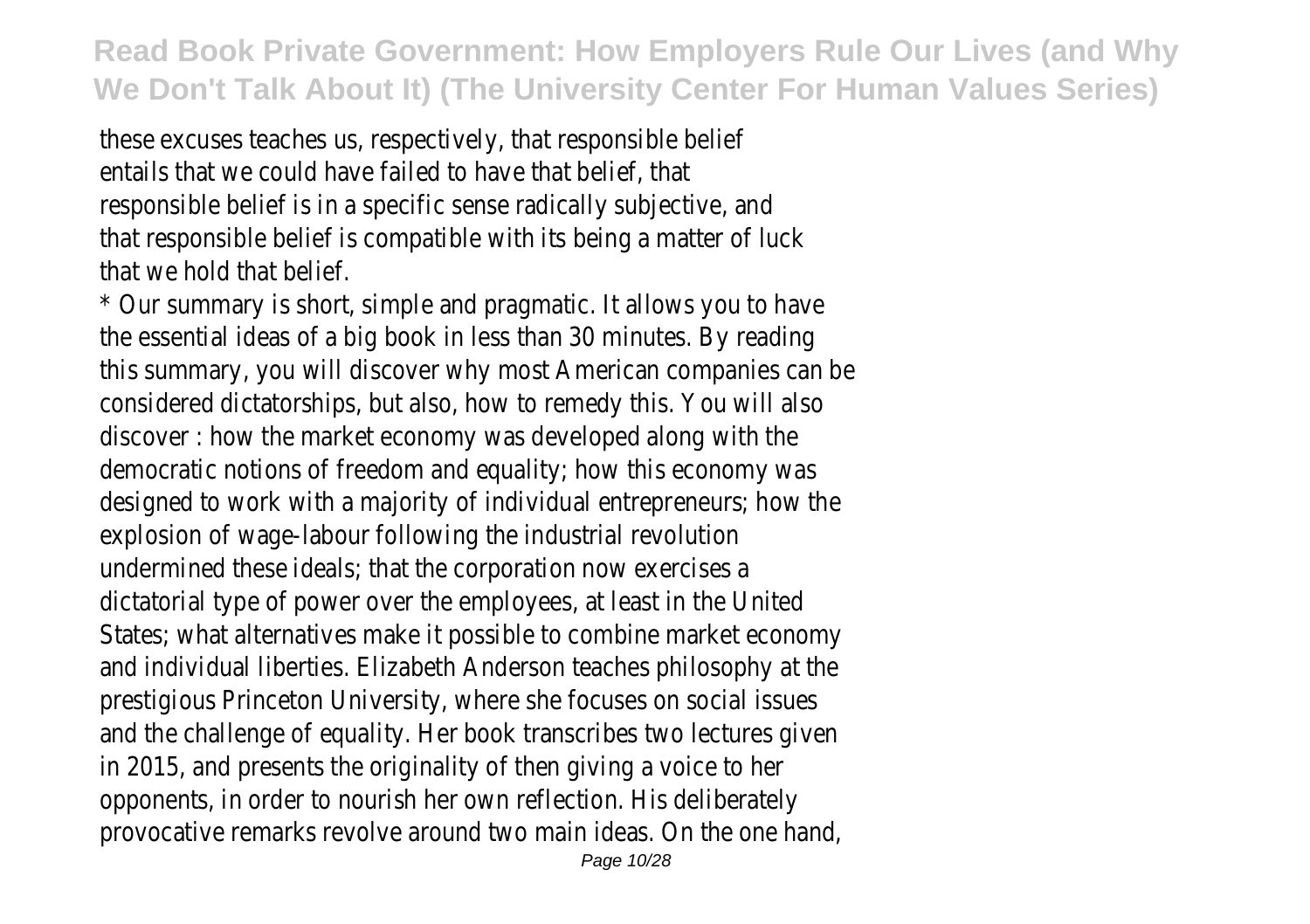Anderson observes that the market, designed to be liberating, is today proving to be a source of oppression for many employees. The company functions like a private government, which constrains them in a way they would not tolerate from a democratic state. On the other hand, she points out that this issue is largely underestimated, even denied in political and academic discourse. \*Buy now the summary of this book for the modest price of a cup of coffee! This Toolkit provides non-technical, practical help to enable officials to recognise conflict of interest situations and help them to ensure that integrity and reputation are not compromised. Why are unions weaker in the US than they are in Canada, despite the countries' many similarities? Ask a Manager A Toolkit First Aid at Work The Working Life Employment Law Review Recruitment and Selection Law for Local Government Employers Freedom Through Law *From the world's first stock markets in the seventeenth century, to private policing in the early days of San Francisco, to the millions of credit card transactions and the complex financial markets governed by private rules* Page 11/28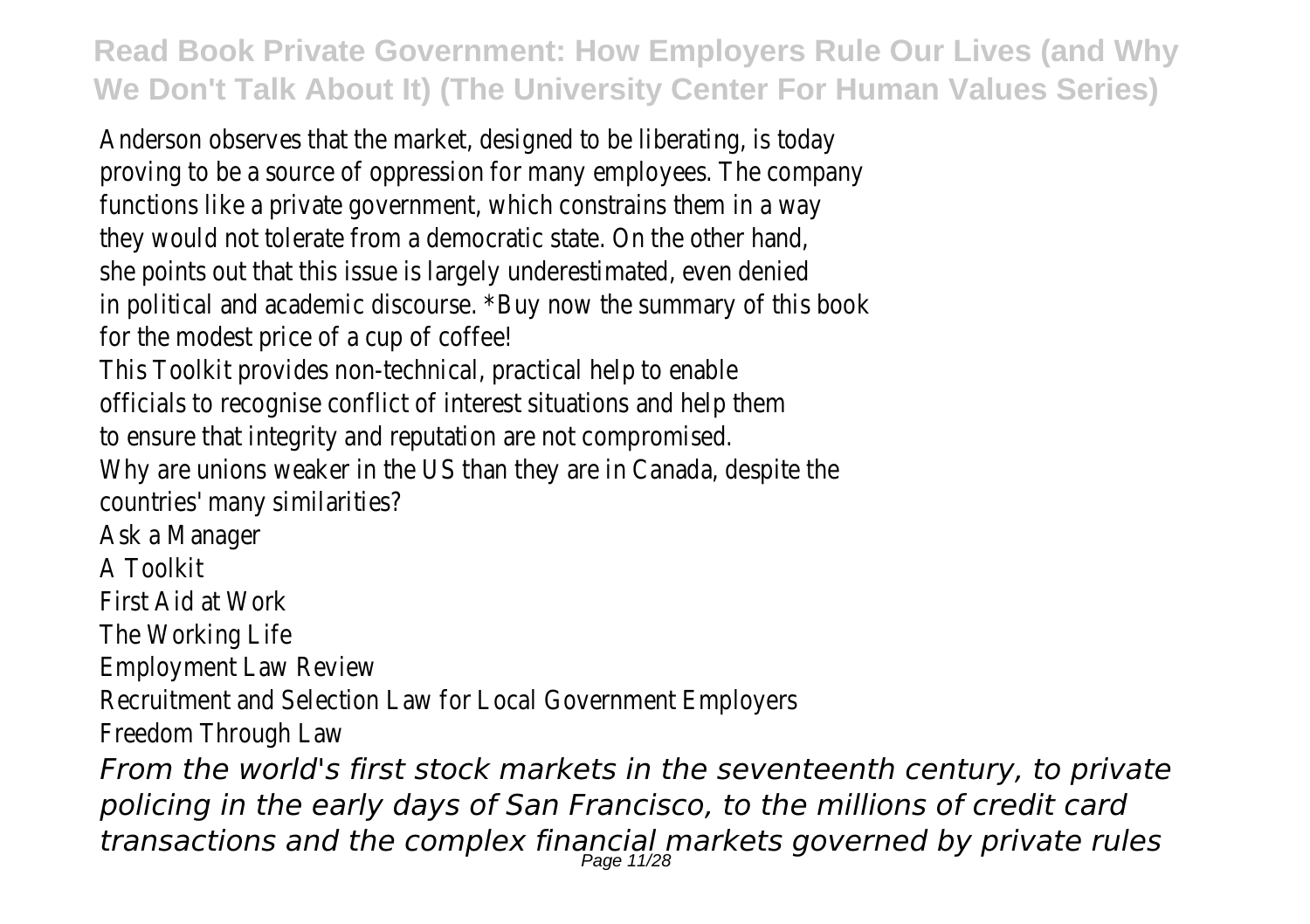*today, 'Private Governance' makes the case that private rules and regulations are more common, effective, and promising than most of us believe. Analytical narratives weave together history and economics to show readers how private governance works.*

*Comparative study of the contemporary power of China versus Japan in the modern world.*

*A personal, lively, in-depth account of the life and lore of the roadrunner. Before effective treatments were introduced in the 1950s, tuberculosis was a leading cause of death and disability in the United States. Health care workers were at particular risk. Although the occupational risk of tuberculosis has been declining in recent years, this new book from the Institute of Medicine concludes that vigilance in tuberculosis control is still needed in workplaces and communities. Tuberculosis in the Workplace reviews evidence about the effectiveness of control measuresâ€"such as those recommended by the Centers for Disease Control and Preventionâ€"intended to prevent transmission of tuberculosis in health care and other workplaces. It discusses whether proposed regulations from the Occupational Safety and Health Administration would likely increase or sustain compliance with effective control measures and would allow adequate flexibility to adapt measures to the degree of risk facing workers.*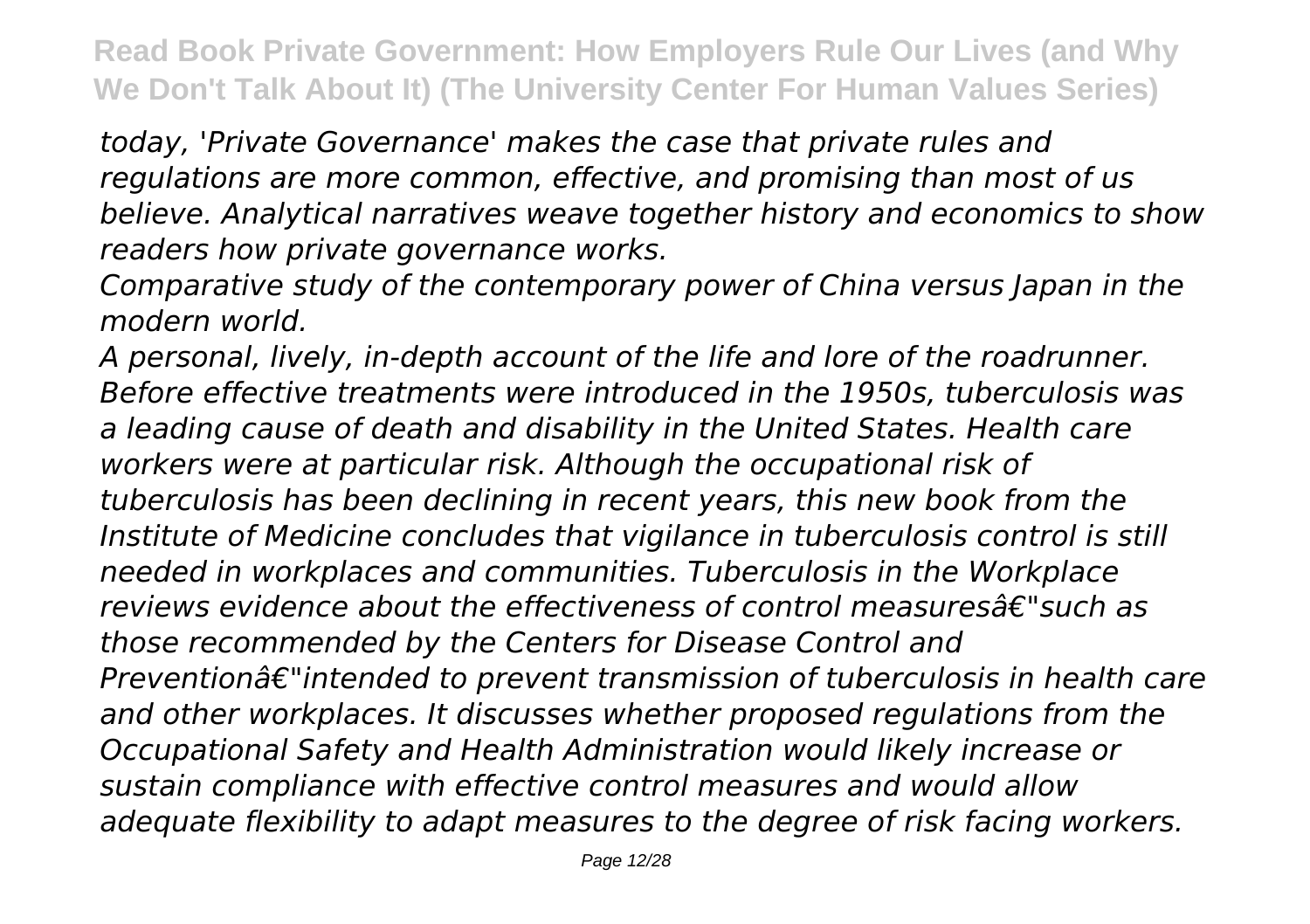*The Market as God Responsible Belief The Health and Safety (First Aid) Regulations 1981 Why Americans Are Proud to Pay Taxes Tuberculosis in the Workplace The Promise and Betrayal of Modern Work Reducing Inequalities in Europe* 'I'm a HUGE fan of Alison Green's "Ask a Manager" column. This book is even better' Robert Sutton, author of The No Asshole Rule and The Asshole Survival Guide 'Ask A Manager is the book I wish I'd had in my desk drawer when I was starting out (or even, let's be honest, fifteen years in)' - Sarah Knight, New York Times bestselling author of The Life-Changing Magic of Not Giving a F\*ck A witty, practical guide to navigating 200 difficult professional conversations Ten years as a workplace advice columnist has taught Alison Green that people avoid awkward conversations in the office because they don't know what to say. Thankfully, Alison does. In this incredibly helpful book, she takes on the tough discussions you may need to have during your career. You'll learn what to say when: · colleagues push their work on you - then take credit for it · you accidentally trashtalk someone in an email and hit 'reply all' · you're being micromanaged - or not being managed at all  $\cdot$  your boss seems unhappy with your work  $\cdot$  you got too drunk at the Christmas party With sharp, sage advice and candid letters from real-life readers, Ask a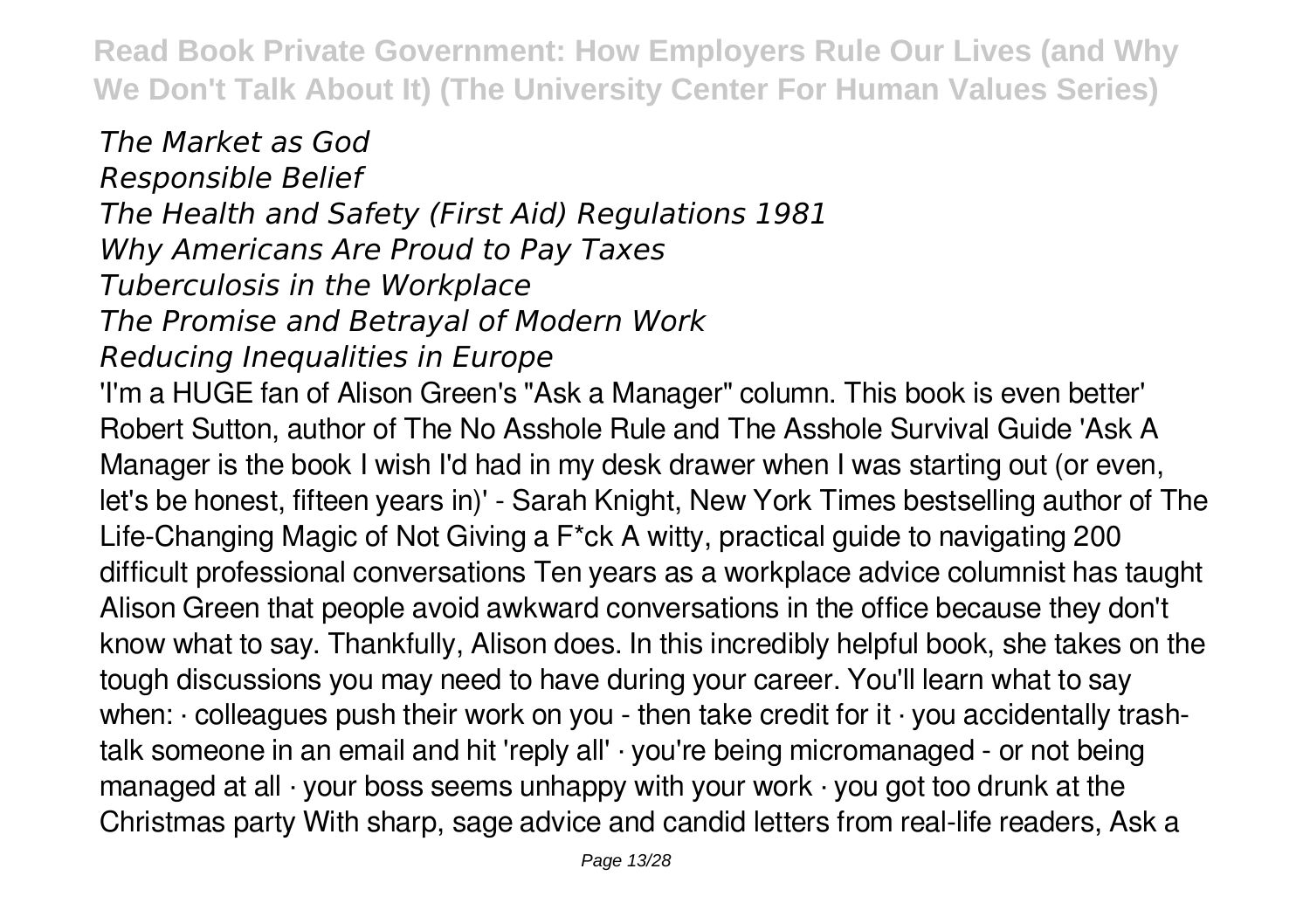Manager will help you successfully navigate the stormy seas of office life. On cover and title page: Equality Act 2010 code of practice International debate has recently focused on increased inequalities and the adverse effects they may have on both social and economic developments. Income inequality, now at its highest level for the past half-century, may not only undermine the sustainability of European social policy but also put at risk Europe's sustainable recovery. A common feature of recent reports on inequality (ILO, OECD, IMF, 2015–17) is their recognition that the causes emerge from mechanisms in the world of work. The purpose of this book is to investigate the possible role of industrial relations, and labour policies more generally, in reducing these inequalities.

The law of hiring is a patchwork of rules. Some are directly stated in federal or state statutes and regulations, some are interpreted or derived from statutes, and others are rules of common law. In the public sector, other rules derive from the federal and state constitutions. This book covers the law of recruitment and selection as it applies to North Carolina local government and community college employers. The book will also benefit mental health authorities, water and sewer authorities, public health authorities, local ABC boards, and Councils of Government. Initial chapters of the book survey the various rules that comprise the law of hiring for public employers. Later chapters look more closely at the different stages of the hiring process. Although the book primarily focuses on how laws impact North Carolina local governments, it also covers these federal laws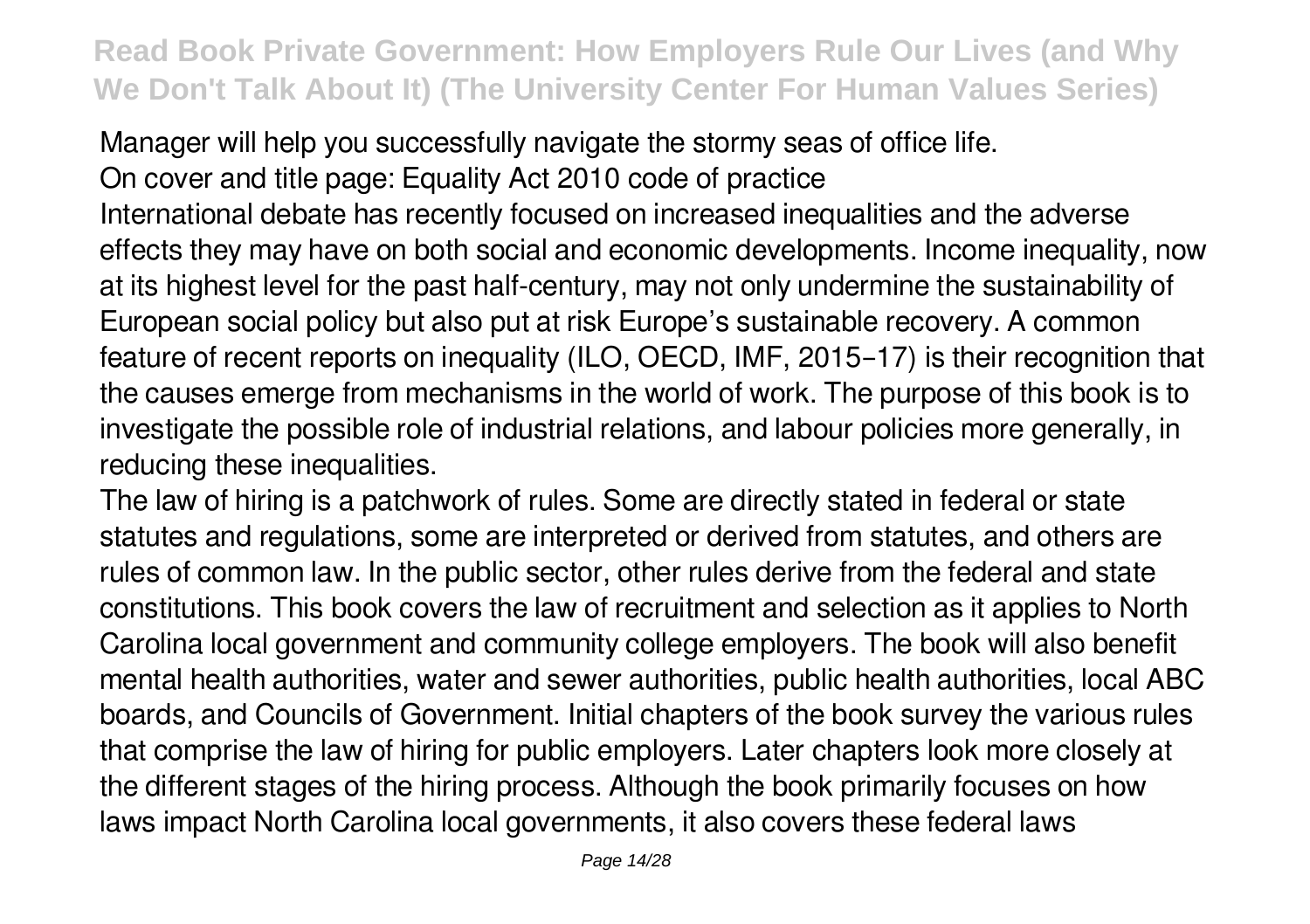applicable to other states: -Fair Credit Reporting Act -Immigration Reform and Control Act -Americans with Disabilities Act -Genetic Information Nondiscrimination Act -federal antidiscrimination laws -Equal Employment Opportunity Commission (EEOC) The book includes an index of cases, an index of statutes, a subject index, and five appendixes related to small employers, affirmative action, validation of employment selection devices, the Fair Credit Reporting Act, and the EEOC.

Another Day in the Death of America

How Industrial Relations and Labour Policies Can Close the Gap

Economics of Physiocracy

Which Will Lead Asia?

Elizabeth Anderson: Private government: how employers rule our lives (and why we don't talk about it) [Rezension]

The Real Roadrunner

#### A Theory in Ethics and Epistemology

Economists investigate the workings of markets and tend to set ethical questions aside. Theologians often dismiss economics, losing insights into the influence of market incentives on individual behavior. Mary L. Hirschfeld bridges this gap by showing how a humane economy can lead to the good life as outlined in the thought of St. Thomas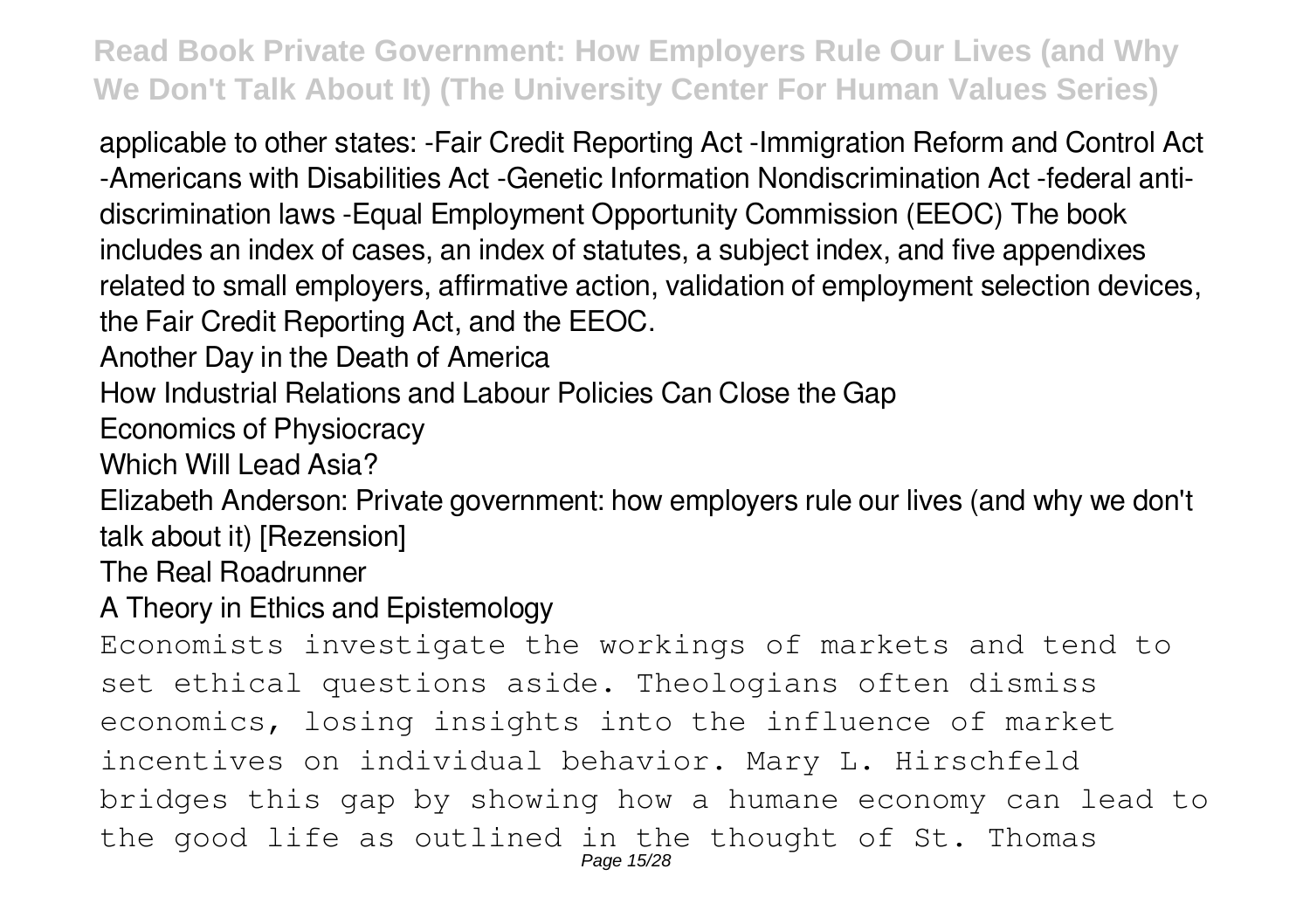Aquinas.

Since the turn of the twenty-first century, Canadian unions have scored a number of important Supreme Court victories, securing constitutional rights to picket, bargain collectively, and strike. Unions in Court documents the evolution of the Canadian labour movement's engagement with the Charter, demonstrating how and why labour's longstanding distrust of the legal system has given way to a controversial, Charter-based legal strategy. This book's indepth examination of constitutional labour rights will have critical implications for labour movements as well as activists in other fields.

Why our workplaces are authoritarian private governments-and why we can't see it One in four American workers says their workplace is a "dictatorship." Yet that number probably would be even higher if we recognized most employers for what they are—private governments with sweeping authoritarian power over our lives, on duty and off. We normally think of government as something only the state Page 16/28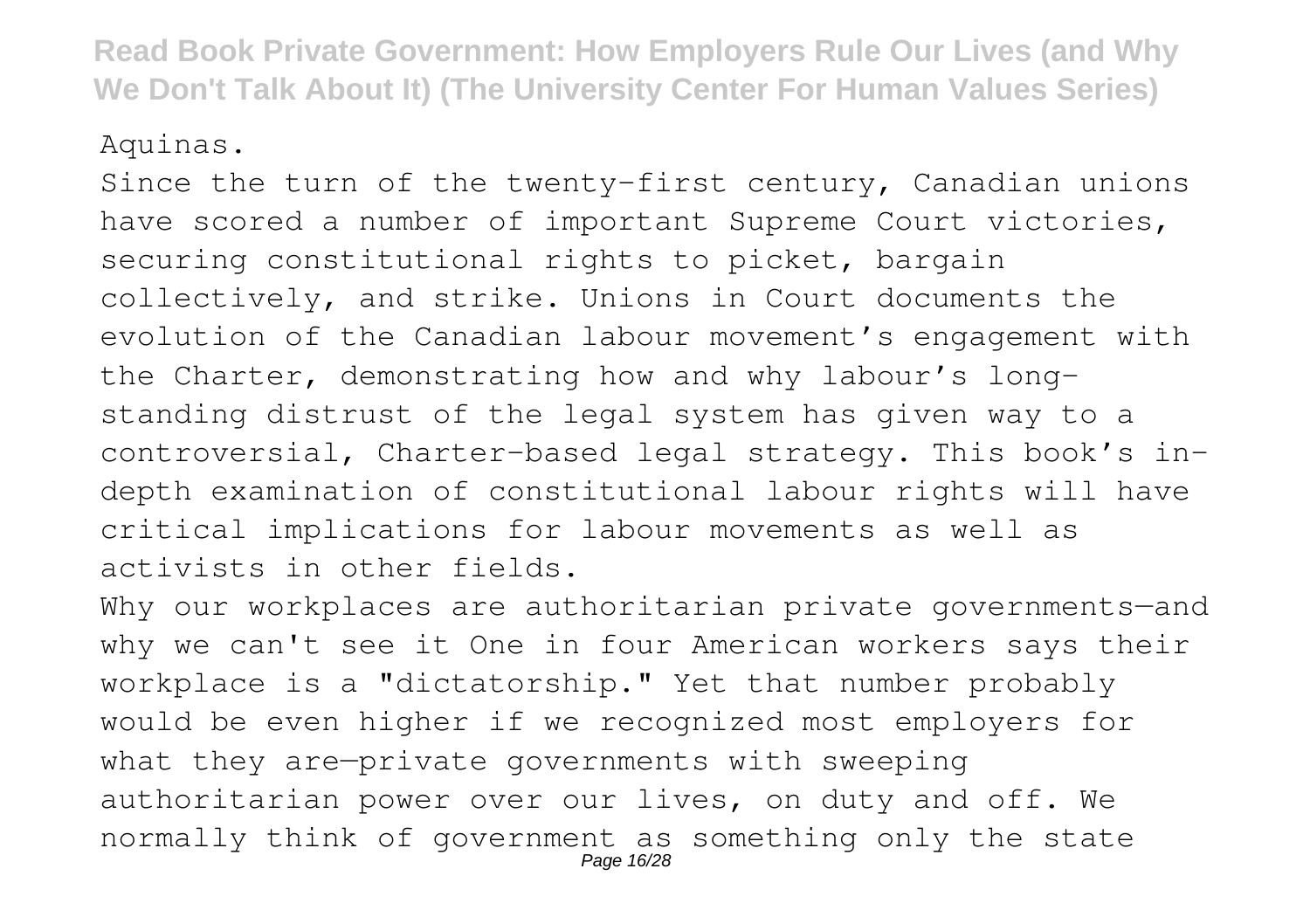does, yet many of us are governed far more—and far more obtrusively—by the private government of the workplace. In this provocative and compelling book, Elizabeth Anderson argues that the failure to see this stems from long-standing confusions. These confusions explain why, despite all evidence to the contrary, we still talk as if free markets make workers free—and why so many employers advocate less government even while they act as dictators in their businesses. In many workplaces, employers minutely regulate workers' speech, clothing, and manners, leaving them with little privacy and few other rights. And employers often extend their authority to workers' off-duty lives. Workers can be fired for their political speech, recreational activities, diet, and almost anything else employers care to govern. Yet we continue to talk as if early advocates of market society—from John Locke and Adam Smith to Thomas Paine and Abraham Lincoln—were right when they argued that it would free workers from oppressive authorities. That dream was shattered by the Industrial Revolution, but the Page 17/28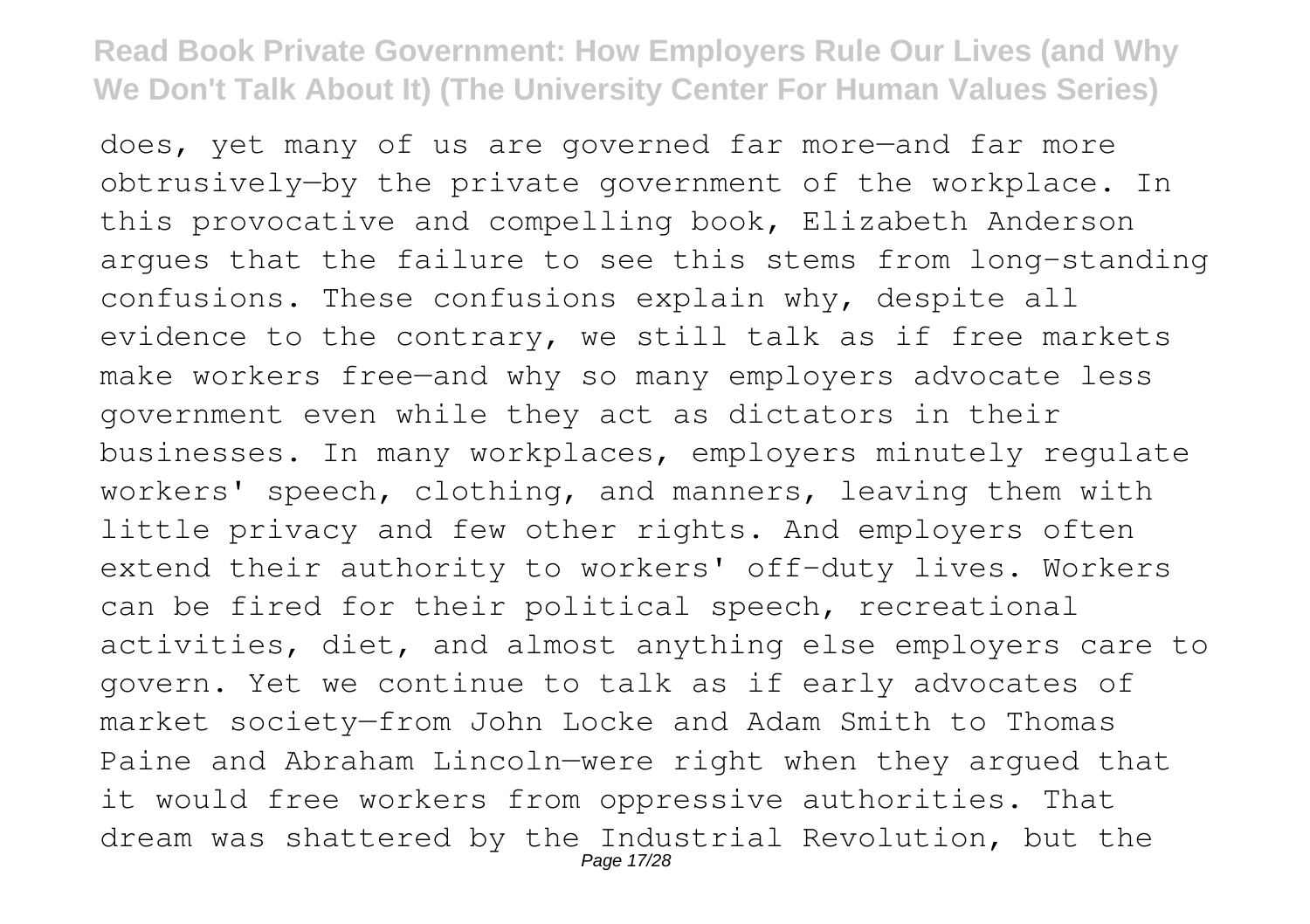myth endures. Private Government offers a better way to talk about the workplace, opening up space for discovering how workers can enjoy real freedom. Based on the prestigious Tanner Lectures delivered at Princeton University's Center for Human Values, Private Government is edited and introduced by Stephen Macedo and includes commentary by cultural critic David Bromwich, economist Tyler Cowen, historian Ann Hughes, and philosopher Niko Kolodny. This book reconstructs how a group of nineteenth-century labor reformers appropriated and radicalized the republican tradition. These "labor republicans" derived their definition of freedom from a long tradition of political theory dating back to the classical republics. In this tradition, to be free is to be independent of anyone else's will  $-$  to be dependent is to be a slave. Borrowing these ideas, labor republicans argued that wage laborers were unfree because of their abject dependence on their employers. Workers in a cooperative, on the other hand, were considered free because they equally and collectively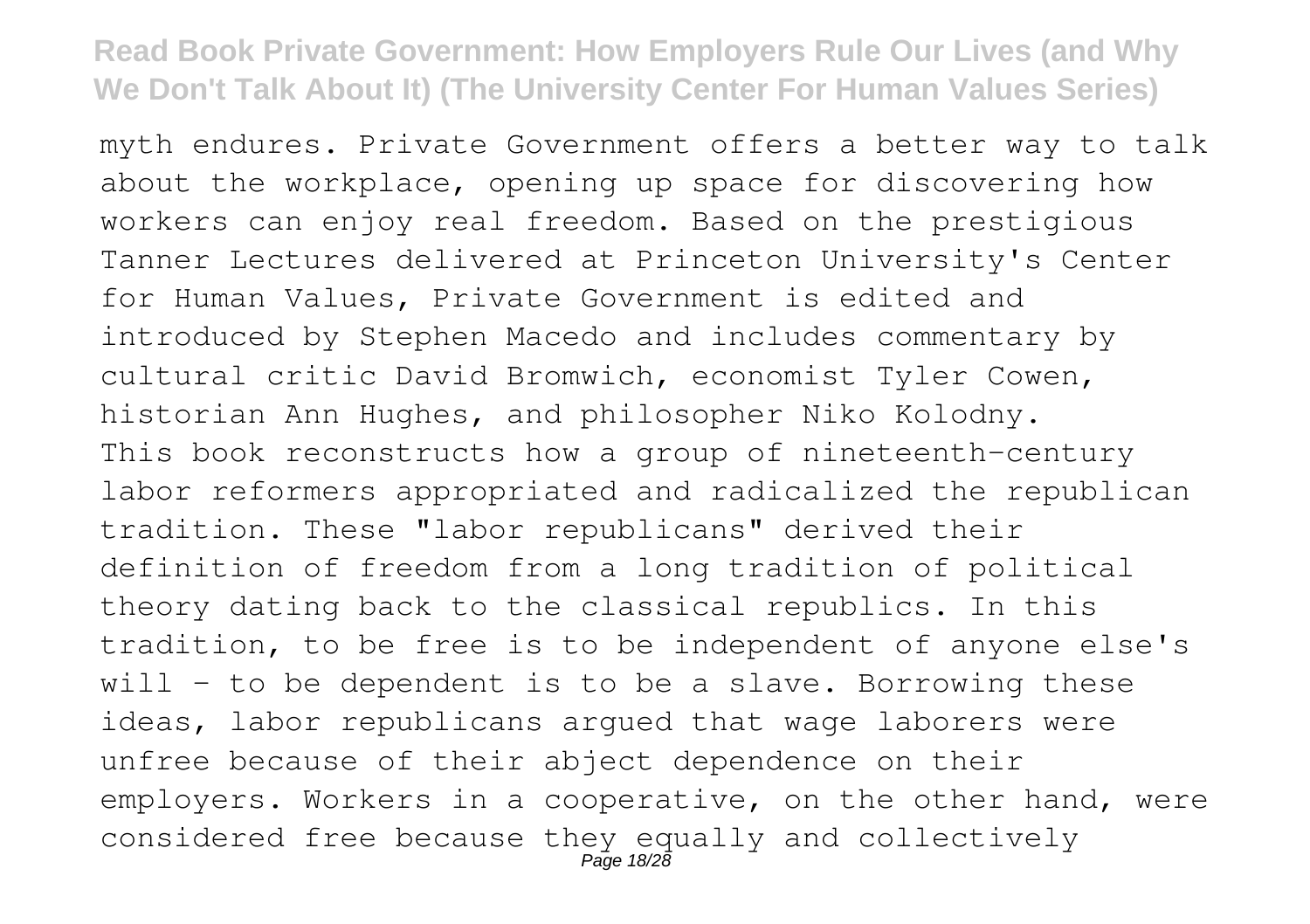controlled their work. Although these labor republicans are relatively unknown, this book details their unique, contemporary, and valuable perspective on both American history and the organization of the economy. From Slavery to the Cooperative Commonwealth Private Government No Shortcuts No More Work SUMMARY - Private Government: How Employers Rule Our Lives (And Why We Don't Talk About It) By Elizabeth Anderson Climate Change, Capitalism, and Corporations The Imperative of Integration \* Our summary is short, simple and pragmatic. It allows you to have the essential ideas of a big book in less than 30 minutes. \*By reading this summary, you will discover why most American companies can be considered dictatorships, but also, how to remedy this. \*You will also discover : how the market economy was developed along with the democratic notions of freedom and equality; how this economy was designed to work with a majority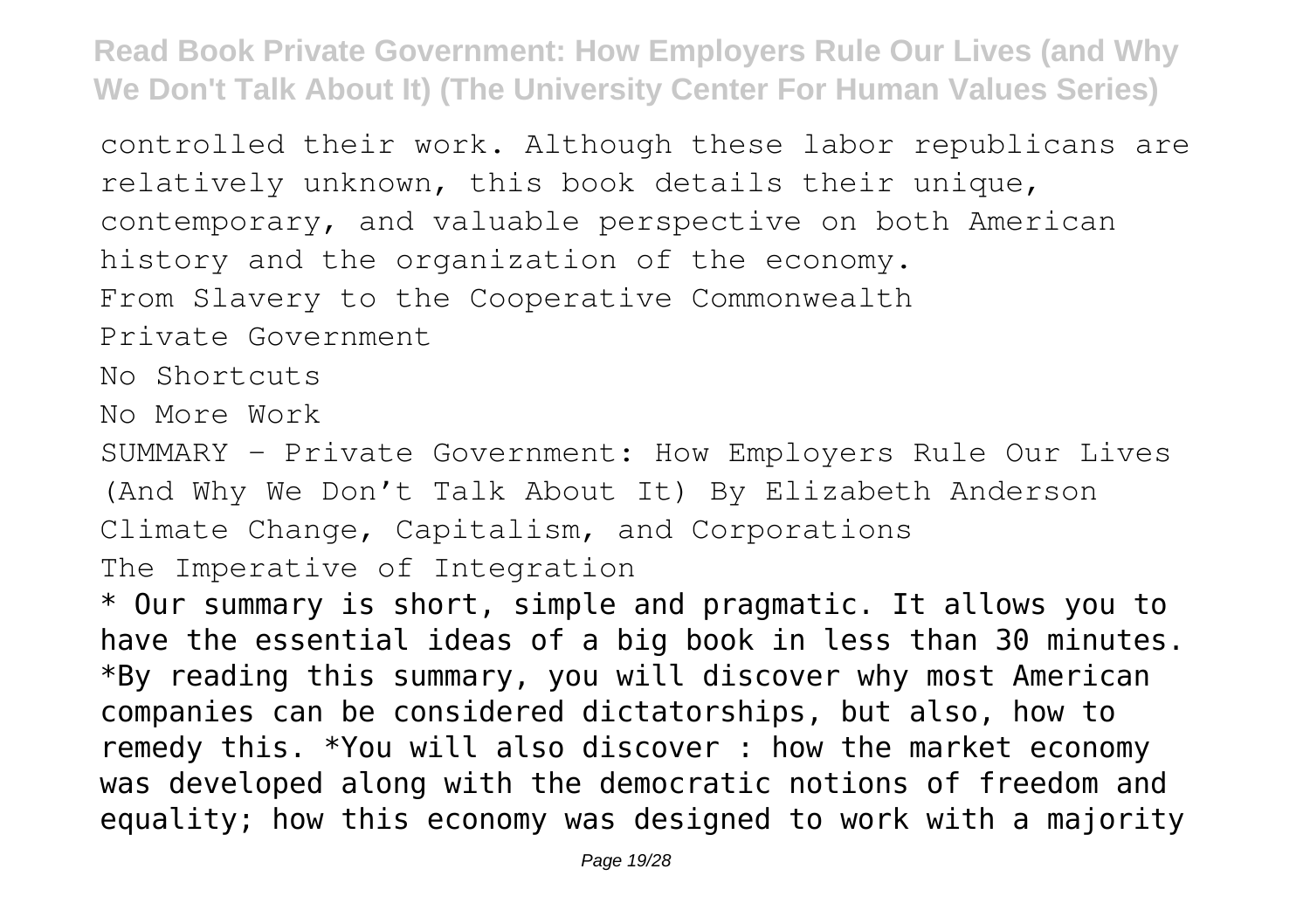of individual entrepreneurs; how the explosion of wage-labour following the industrial revolution undermined these ideals; that the corporation now exercises a dictatorial type of power over the employees, at least in the United States; what alternatives make it possible to combine market economy and individual liberties. \*Elizabeth Anderson teaches philosophy at the prestigious Princeton University, where she focuses on social issues and the challenge of equality. Her book transcribes two lectures given in 2015, and presents the originality of then giving a voice to her opponents, in order to nourish her own reflection. His deliberately provocative remarks revolve around two main ideas. \*On the one hand, Anderson observes that the market, designed to be liberating, is today proving to be a source of oppression for many employees. The company functions like a private government, which constrains them in a way they would not tolerate from a democratic state. On the other hand, she points out that this issue is largely underestimated, even denied in political and academic discourse. \*Buy now the summary of this book for the modest price of a cup of coffee!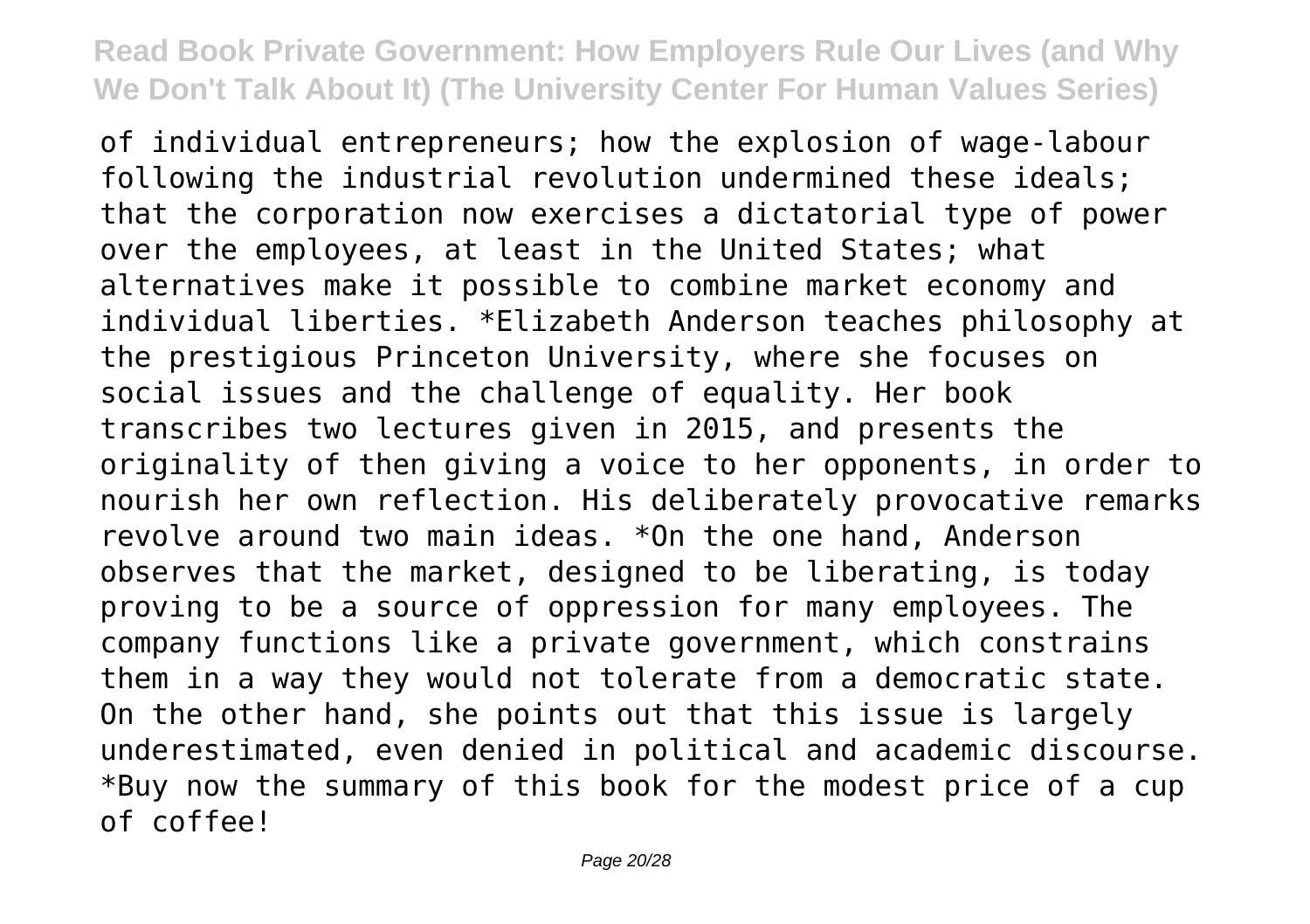Provides essential data on assets, investments, membership, and industry structure, and an evaluation of trends in the private pensions industry; comprehensive country profiles; and an analysis of the implications of the financial crisis for pensions policy.

"An examination of strategies for effective organizing"-- Based on two lectures given in 2014 by the author during the Tanner Lectures on Human Values delivered at Princeton University, followed by four commentaries by eminent scholars and the author's response to the commentators. Anderson questions the authoritarian control workers have been forced to give to their employers in order to remain employed and historically why this goes against American ideology of free market values.

How Employers Rule Our Lives (and Why We Don't Talk about It) Creating Order in Economic and Social Life

The Pivotal Generation

Labor and Republican Liberty in the Nineteenth Century China Or Japan

Employment Statutory Code of Practice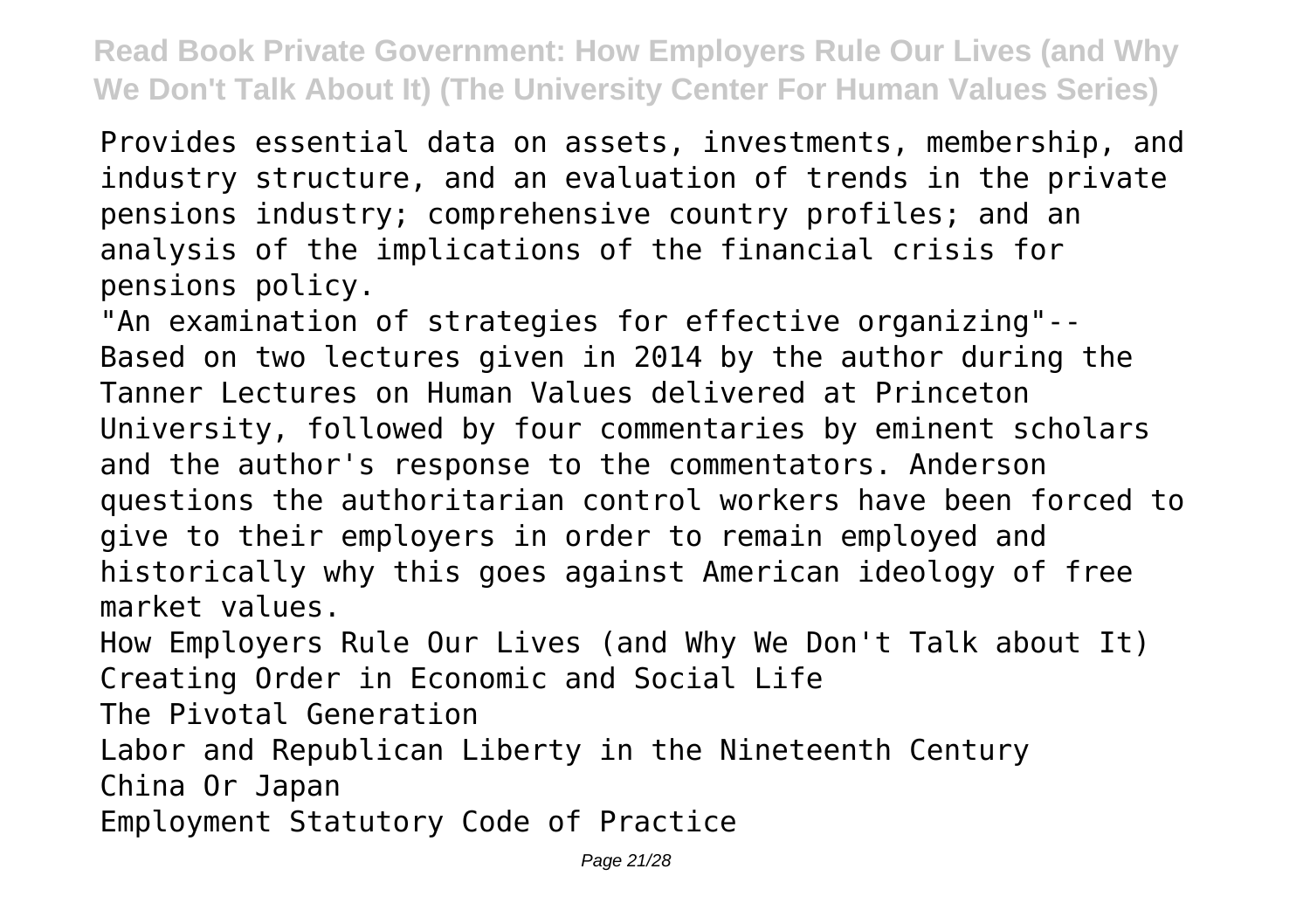# The Fissured Workplace

*For centuries we've believed that work was where you learned discipline, initiative, honesty, self-reliance--in a word, character. A job was also, and not incidentally, the source of your income: if you didn't work, you didn't eat, or else you were stealing from someone. If only you worked hard, you could earn your way and maybe even make something of yourself. In recent decades, through everyday experience, these beliefs have proven spectacularly false. In this book, James Livingston explains how and why Americans still cling to work as a solution rather than a problem--why it is that both liberals and conservatives announce that "full employment" is their goal when job creation is no longer a feasible solution for any problem, moral or economic. The result is a witty, stirring denunciation of the ways we think about why we labor, exhorting us to imagine a new way of finding meaning, character, and sustenance beyond our workaday world--and showing us that we can afford to leave that world behind. Women in today's advanced capitalist societies are encouraged to "lean in." The media and government champion women's empowerment. In a cultural climate where women can seemingly have it all, why do so many successful professional women—lawyers, financial managers, teachers, engineers, and others—give up their careers after having children and become stay-at-home mothers? How do they feel about their decision and what do their stories tell us about contemporary society? Heading Home reveals the stark gap between the promise of gender equality and women's experience of continued injustice. Shani Orgad draws on indepth, personal, and profoundly ambivalent interviews with highly educated London women*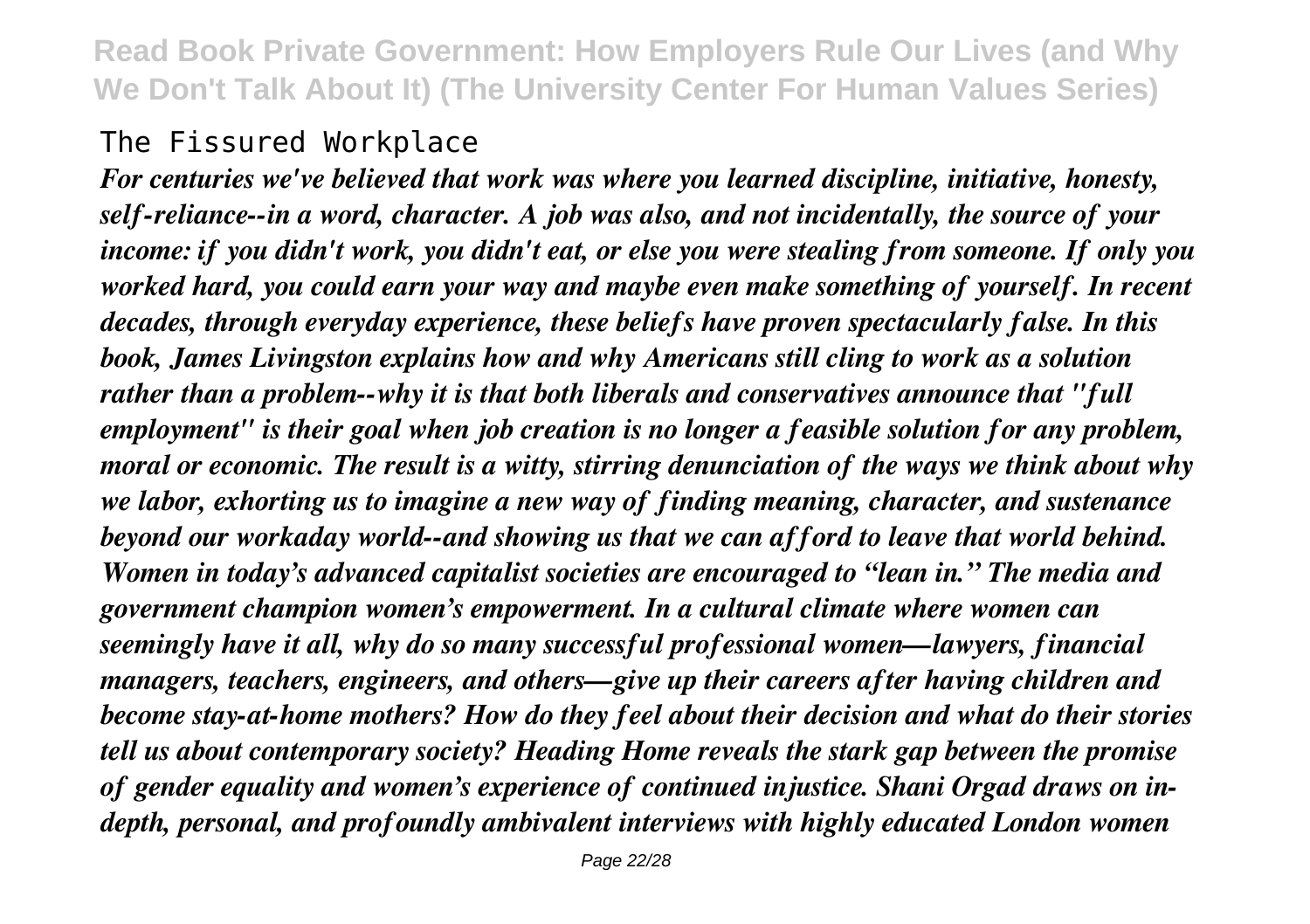*who left paid employment to take care of their children while their husbands continued to work in high-powered jobs. Despite identifying the structural forces that maintain gender inequality, these women still struggle to articulate their decisions outside the narrow cultural ideals that devalue motherhood and individualize success and failure. Orgad juxtaposes these stories with media and policy depictions of women, work, and family, detailing how—even as their experiences fly in the face of fantasies of work-life balance and marriage as an egalitarian partnership—these women continue to interpret and judge themselves according to the ideals that are failing them. Rather than calling for women to transform their feelings and behavior, Heading Home argues that we must unmute and amplify women's desire, disappointment, and rage, and demand social infrastructure that will bring about long-overdue equality both at work and at home.*

*The Market has deified itself, according to Harvey Cox's brilliant exegesis. And all of the world's problems—widening inequality, a rapidly warming planet, the injustices of global poverty—are consequently harder to solve. Only by tracing how the Market reached its divine status can we hope to restore it to its proper place as servant of humanity.*

*Private GovernmentHow Employers Rule Our Lives (and Why We Don't Talk about It)Princeton University Press*

*Why We Have a Moral Responsibility to Slow Climate Change Right Now Workers' Control in Theory and Practice Read My Lips*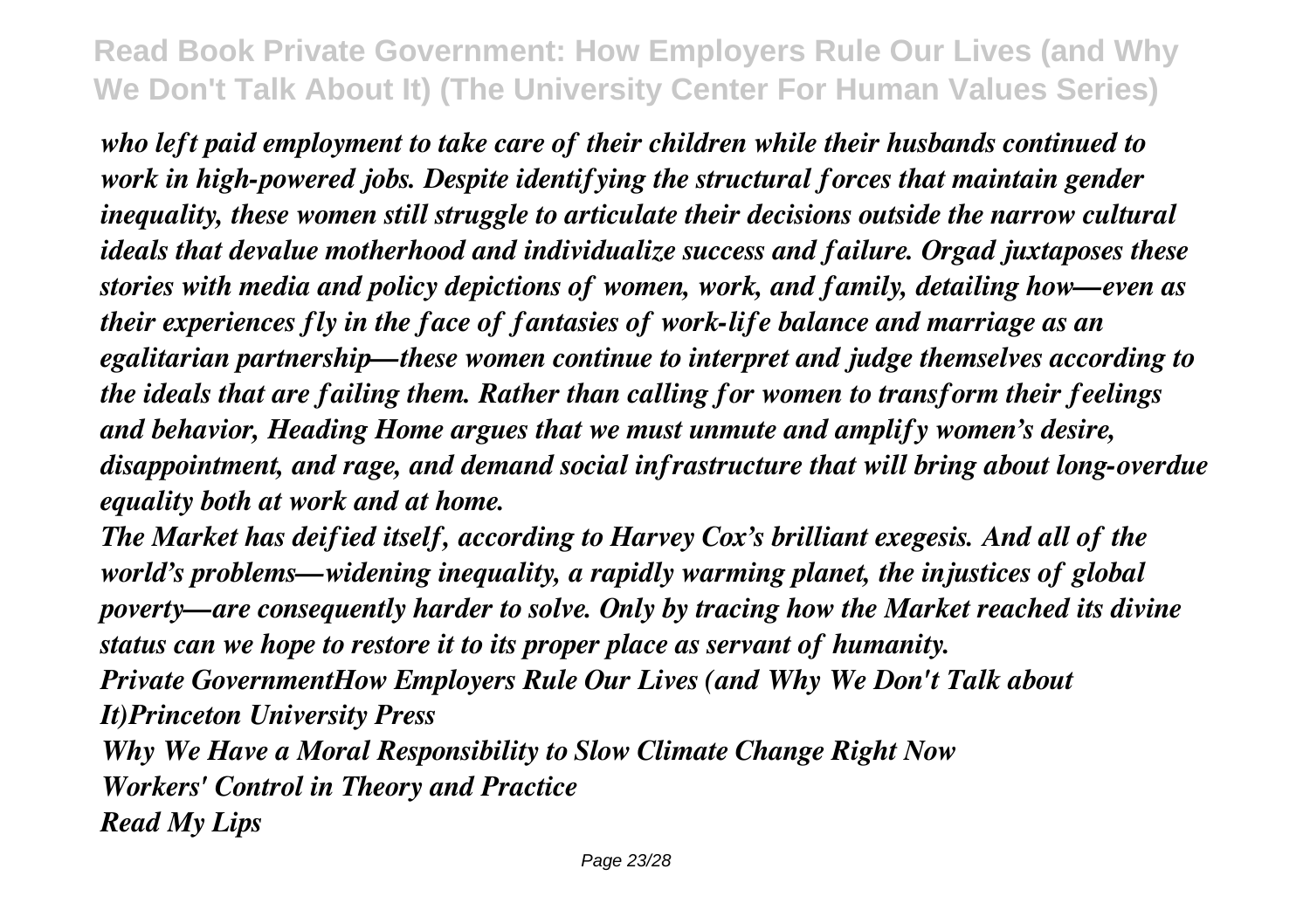# *Heading Home Managing Conflict of Interest in the Public Sector A Toolkit Aquinas and the Market*

#### *Why Full Employment Is a Bad Idea*

Climate change is one of the greatest threats facing humanity, a definitive manifestation of the well-worn links between progress and devastation. This book explores the complex relationship that the corporate world has with climate change and examines the central role of corporations in shaping political and social responses to the climate crisis. The principal message of the book is that despite the need for dramatic economic and political change, corporate capitalism continues to rely on the maintenance of 'business as usual'. The authors explore the different processes through which corporations engage with climate change. Key discussion points include climate change as business risk, corporate climate politics, the role of justification and compromise, and managerial identity and emotional reactions to climate change. Written for researchers and graduate students, this book moves beyond descriptive and normative approaches to provide a sociologically and critically informed theory of corporate responses to climate change.

A surprising and revealing look at what Americans really believe about taxes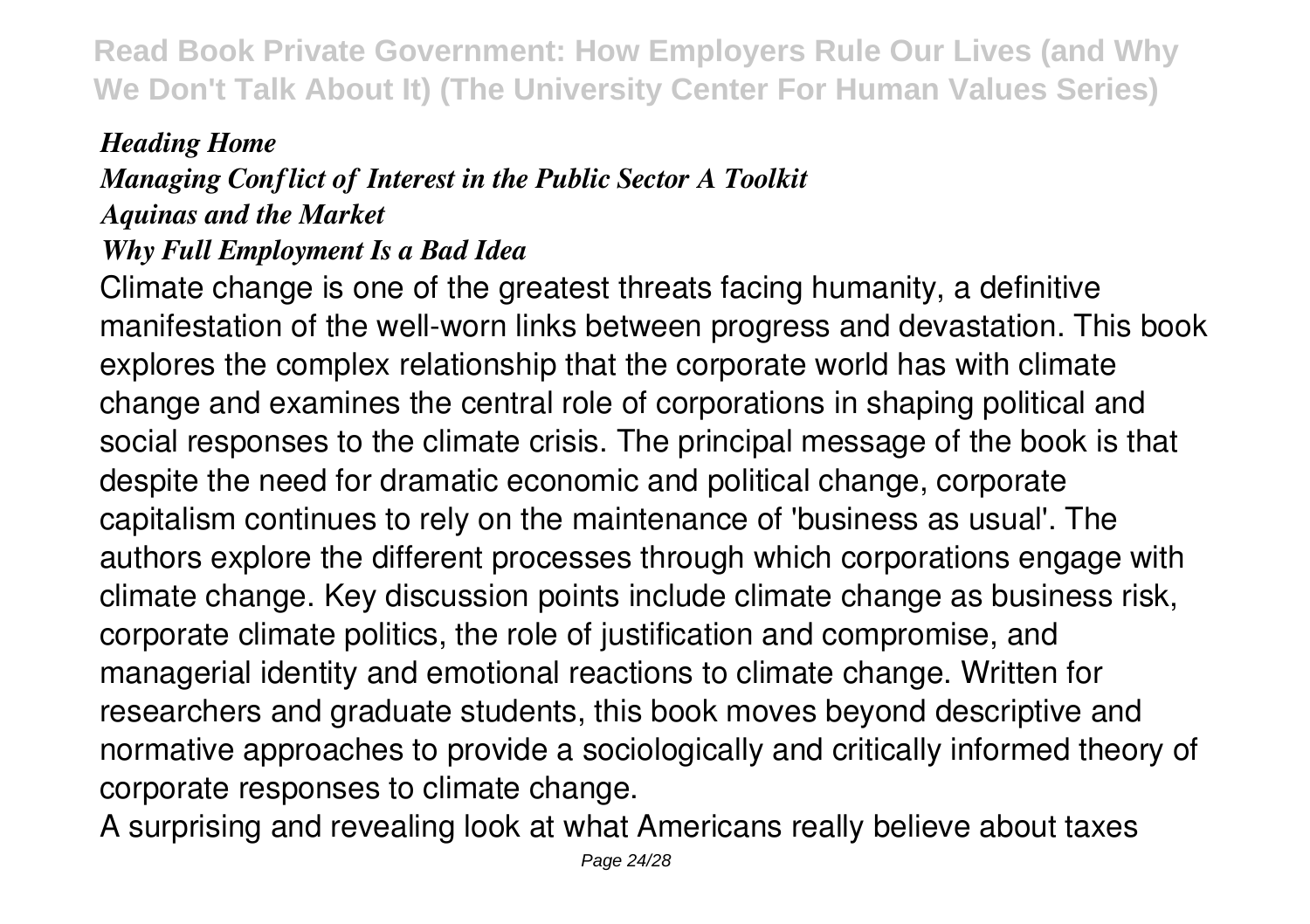Conventional wisdom holds that Americans hate taxes. But the conventional wisdom is wrong. Bringing together national survey data with in-depth interviews, Read My Lips presents a surprising picture of tax attitudes in the United States. Vanessa Williamson demonstrates that Americans view taxpaying as a civic responsibility and a moral obligation. But they worry that others are shirking their duties, in part because the experience of taxpaying misleads Americans about who pays taxes and how much. Perceived "loopholes" convince many income tax filers that a flat tax might actually raise taxes on the rich, and the relative invisibility of the sales and payroll taxes encourages many to underestimate the sizable tax contributions made by poor and working people. Americans see being a taxpayer as a role worthy of pride and respect, a sign that one is a contributing member of the community and the nation. For this reason, the belief that many Americans are not paying their share is deeply corrosive to the social fabric. The widespread misperception that immigrants, the poor, and working-class families pay little or no taxes substantially reduces public support for progressive spending programs and undercuts the political standing of low-income people. At the same time, the belief that the wealthy pay less than their share diminishes confidence that the political process represents most people. Upending the idea of Americans as knee-jerk opponents of taxes, Read My Lips examines American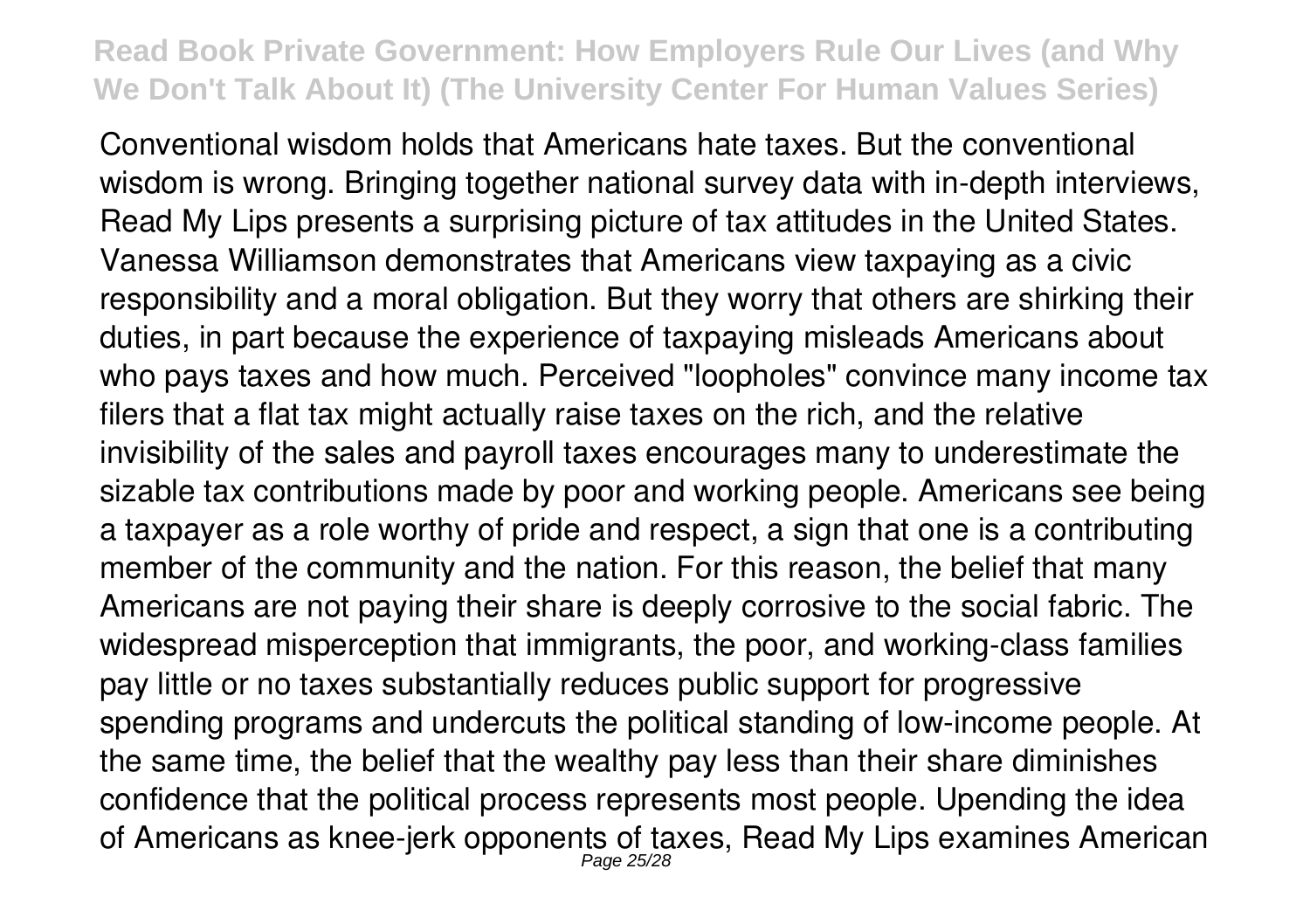taxpaying as an act of political faith. Ironically, the depth of the American civic commitment to taxpaying makes the failures of the tax system, perceived and real, especially potent frustrations.

The birth of Physiocracy was the birth of the science of economics in the broad general form in which it is known to us today. It is surprising therefore that the Physiocrats should have received so little attention from economists in the English-speaking world. This book fills that gap. The volume begins with a deliberately non-specialist introduction. Translations of Physiocratic writings then follow and the final section of the book consists of specialized essays, dealing with certain aspects of the Physiocratic doctrine, its history and its influence. Artificial intelligence-enabled digital platforms collect and process data from and about users. These companies are largely self-regulating in Western countries. How do economic theories explain the rise of a very few dominant platforms? Mansell and Steinmueller compare and contrast neoclassical, institutional and critical political economy explanations. They show how these perspectives can lead to contrasting claims about platform benefits and harms. Uneven power relationships between platform operators and their users are treated differently in these economic traditions. Sometimes leading to advocacy for regulation or for public provision of digital services. Sometimes indicating restraint and precaution. Page 26/28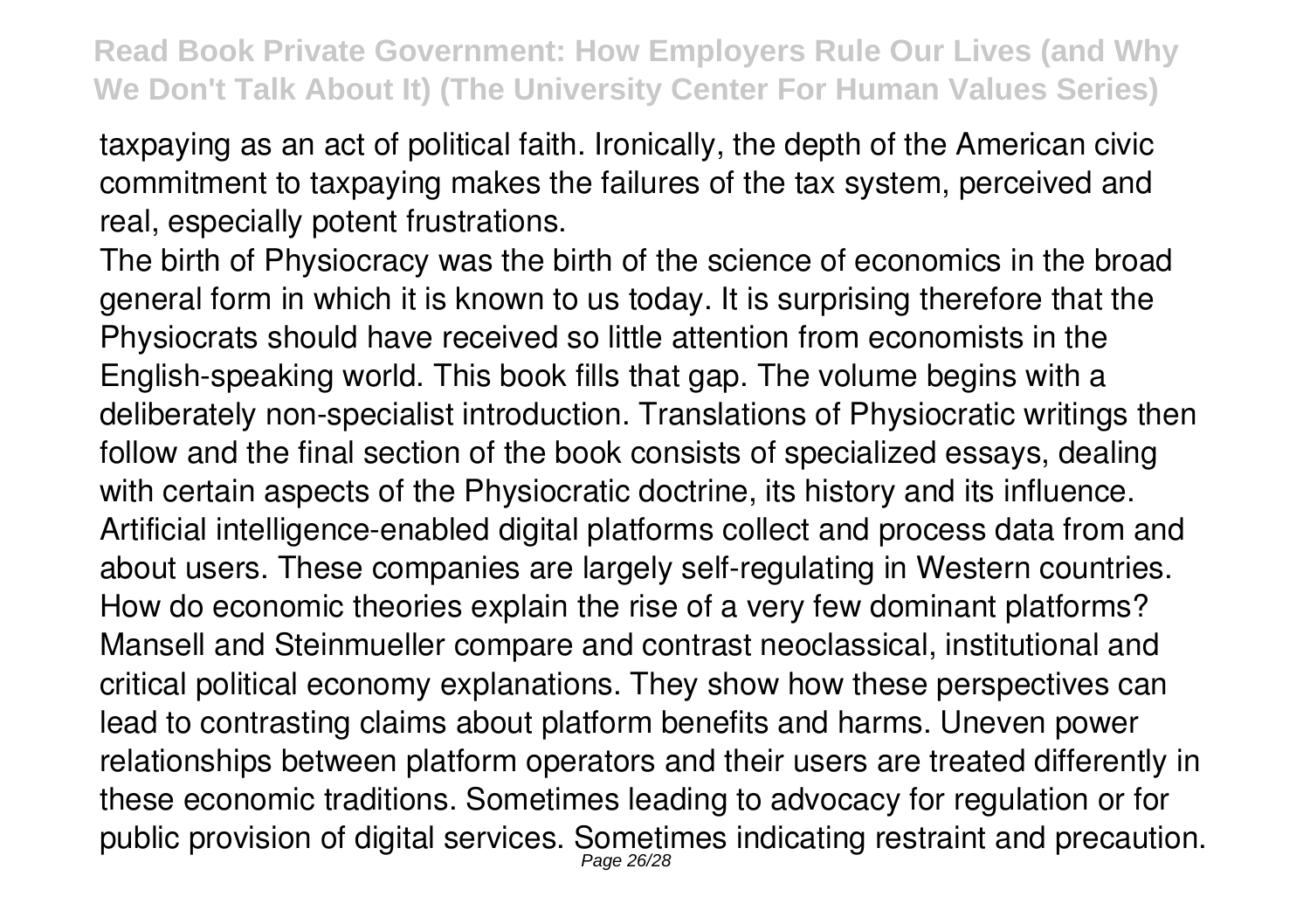The authors challenge the reader to think beyond the inevitability of platform dominance to create new visions of how platforms might operate in the future. Accident Book

Markets without Limits

Advanced Introduction to Platform Economics

How Employers Rule Our Lives (and why We Don't Talk about It)

Private Governance

**Why our workplaces are authoritarian private governments—and why we can't see it One in four American workers says their workplace is a "dictatorship." Yet that number almost certainly would be higher if we recognized employers for what they are—private governments with sweeping authoritarian power over our lives. Many employers minutely regulate workers' speech, clothing, and manners on the job, and employers often extend their authority to the off-duty lives of workers, who can be fired for their political speech, recreational activities, diet, and almost anything else employers care to govern. In this compelling book, Elizabeth Anderson examines why, despite all this, we continue to talk as if free markets make workers free, and she proposes a better way to think about the workplace, opening up space for discovering how workers can enjoy real freedom.**

**The Health and Safety (First Aid) Regulations 1981 apply to workplaces in the UK,** Page 27/28